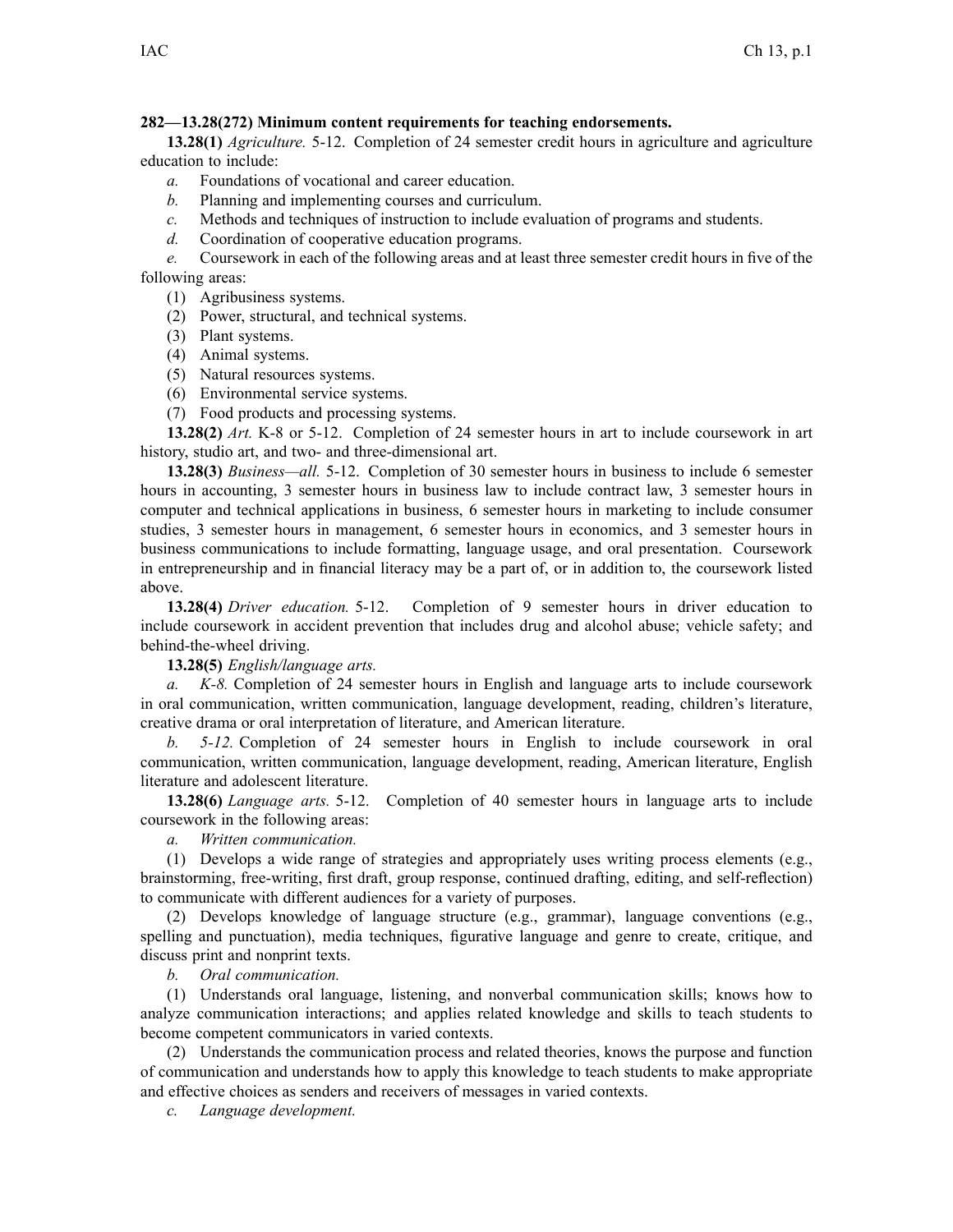(1) Understands inclusive and appropriate language, patterns and dialects across cultures, ethnic groups, geographic regions and social roles.

(2) Develops strategies to improve competency in the English language arts and understanding of content across the curriculum for students whose first language is not English.

*d. Young adult literature, American literature, and world literature.*

(1) Reads, comprehends, and analyzes <sup>a</sup> wide range of texts to build an understanding of self as well as the cultures of the United States and the world in order to acquire new information, to respond to the needs and demands of society and the workplace, and for personal fulfillment. Among these texts are fiction and nonfiction, graphic novels, classic and contemporary works, young adult literature, and nonprint texts.

(2) Reads <sup>a</sup> wide range of literature from many periods in many genres to build an understanding of the many dimensions (e.g., philosophical, ethical, aesthetic) of human experience.

(3) Applies <sup>a</sup> wide range of strategies to comprehend, interpret, evaluate, and appreciate texts. Draws on prior experience, interactions with other readers and writers, knowledge of word meaning and of other texts, word identification strategies, and an understanding of textual features (e.g., sound-letter correspondence, sentence structure, context, graphics).

(4) Participates as <sup>a</sup> knowledgeable, reflective, creative, and critical member of <sup>a</sup> variety of literacy communities.

*e. Creative voice.*

(1) Understands the art of oral interpretation and how to provide opportunities for students to develop and apply oral interpretation skills in individual and group performances for <sup>a</sup> variety of audiences, purposes and occasions.

(2) Understands the basic skills of theatre production including acting, stage movement, and basic stage design.

*f. Argumentation/debate.*

(1) Understands concepts and principles of classical and contemporary rhetoric and is able to plan, prepare, organize, deliver and evaluate speeches and presentations.

(2) Understands argumentation and debate and how to provide students with opportunities to apply skills and strategies for argumentation and debate in <sup>a</sup> variety of formats and contexts.

*g. Journalism.*

(1) Understands ethical standards and major legal issues including First Amendment rights and responsibilities relevant to varied communication content. Utilizes strategies to teach students about the importance of freedom of speech in <sup>a</sup> democratic society and the rights and responsibilities of communicators.

(2) Understands the writing process as it relates to journalism (e.g., brainstorming, questioning, reporting, gathering and synthesizing information, writing, editing, and evaluating the final media product).

(3) Understands <sup>a</sup> variety of forms of journalistic writing (e.g., news, sports, features, opinion, Web-based) and the appropriate styles (e.g., Associated Press, multiple sources with attribution, punctuation) and additional forms unique to journalism (e.g., headlines, cutlines, and/or visual presentations).

*h. Mass media production.*

(1) Understands the role of the media in <sup>a</sup> democracy and the importance of preserving that role.

(2) Understands how to interpret and analyze various types of mass media messages in order for students to become critical consumers.

(3) Develops the technological skills needed to package media products effectively using various forms of journalistic design with <sup>a</sup> range of visual and auditory methods.

*i. Reading strategies (if not completed as par<sup>t</sup> of the professional education core requirements).*

(1) Uses <sup>a</sup> variety of skills and strategies to comprehend and interpret complex fiction, nonfiction and informational text.

(2) Reads for <sup>a</sup> variety of purposes and across content areas.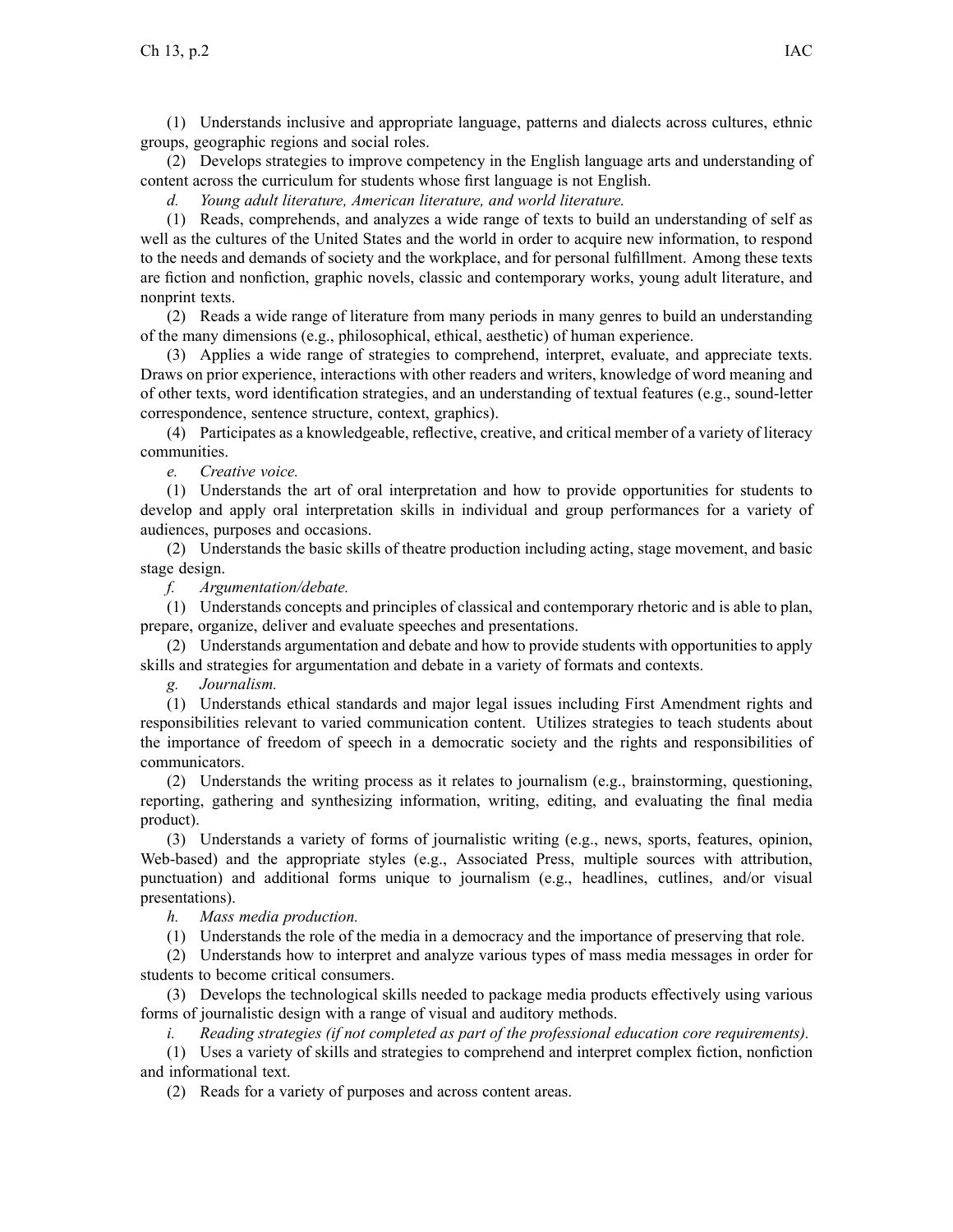**13.28(7)** *Foreign language.* K-8 and 5-12. Completion of 24 semester hours in each foreign language for which endorsement is sought.

**13.28(8)** *Health.* K-8 and 5-12. Completion of 24 semester hours in health to include coursework in public or community health, personal wellness, substance abuse, family life education, mental/emotional health, and human nutrition. A current certificate of CPR training is required in addition to the coursework requirements.

For holders of physical education or family and consumer science endorsements, completion of 18 credit hours in health to include coursework in public or community health, personal wellness, substance abuse, family life education, mental/emotional health, and human nutrition. A current certificate of CPR training is required in addition to the coursework requirements.

**13.28(9)** *Family and consumer sciences—general.* 5-12. Completion of 24 semester hours in family and consumer sciences to include coursework in lifespan development, parenting and child development education, family studies, consumer resource management, textiles or apparel design and merchandising, housing, foods and nutrition, and foundations of career and technical education as related to family and consumer sciences.

**13.28(10)** *Industrial technology.* 5-12. Completion of 24 semester hours in industrial technology to include coursework in manufacturing, construction, energy and power, graphic communications and transportation. The coursework is to include at least 6 semester hours in three different areas.

**13.28(11)** *Journalism.* 5-12. Completion of 15 semester hours in journalism to include coursework in writing, editing, production and visual communications.

**13.28(12)** *Mathematics.*

*a. K-8.* Completion of 24 semester hours in mathematics to include coursework in algebra, geometry, number theory, measurement, computer programming, and probability and statistics.

*b. 5-12.*

(1) Completion of 24 semester hours in mathematics to include <sup>a</sup> linear algebra or an abstract (modern) algebra course, <sup>a</sup> geometry course, <sup>a</sup> two-course sequence in calculus, <sup>a</sup> computer programming course, <sup>a</sup> probability and statistics course, and coursework in discrete mathematics.

(2) For holders of the physics 5-12 endorsement, completion of 17 semester hours in mathematics to include <sup>a</sup> geometry course, <sup>a</sup> two-course sequence in calculus, <sup>a</sup> probability and statistics course, and coursework in discrete mathematics.

(3) For holders of the all science 9-12 endorsement, completion of 17 semester hours in mathematics to include <sup>a</sup> geometry course, <sup>a</sup> two-course sequence in calculus, <sup>a</sup> probability and statistics course, and coursework in discrete mathematics.

*c. 5-8 algebra for high school credit.* For <sup>a</sup> 5-8 algebra for high school credit endorsement, hold either the K-8 mathematics or middle school mathematics endorsement and complete <sup>a</sup> college algebra or linear algebra class. This endorsement allows the holder to teach algebra to grades 5-8 for high school credit.

## **13.28(13)** *Music.*

*a. K-8.* Completion of 24 semester hours in music to include coursework in music theory (at least two courses), music history, and applied music, and <sup>a</sup> methods course in each of the following: general, choral, and instrumental music.

*b. 5-12.* Completion of 24 semester hours in music to include coursework in music theory (at least two courses), music history (at least two courses), applied music, and conducting, and <sup>a</sup> methods course in each of the following: general, choral, and instrumental music.

**13.28(14)** *Physical education.*

*a. K-8.* Completion of 24 semester hours in physical education to include coursework in human anatomy, human physiology, movement education, adaptive physical education, personal wellness, human growth and development of children related to physical education, and first aid and emergency care. A current certificate of CPR training is required in addition to the coursework requirements.

*b. 5-12.* Completion of 24 semester hours in physical education to include coursework in human anatomy, kinesiology, human physiology, human growth and development related to maturational and motor learning, adaptive physical education, curriculum and administration of physical education,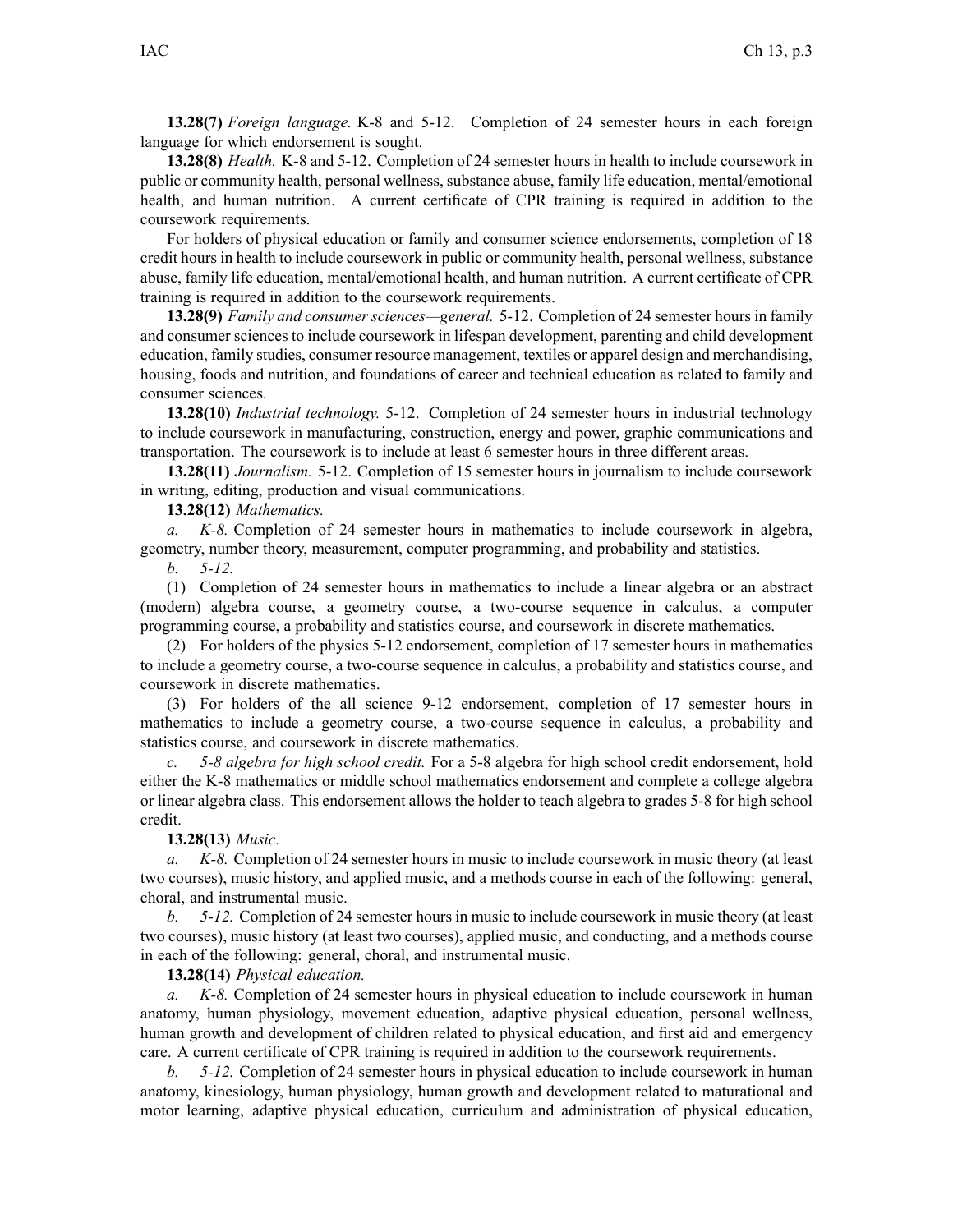personal wellness, and first aid and emergency care. A current certificate of CPR training is required in addition to the coursework requirements.

**13.28(15)** *Reading.* K-8 and 5-12. Completion of 24 semester hours in reading to include all of the following requirements:

*a. Foundations of reading.* This requirement includes the following competencies:

(1) The practitioner demonstrates knowledge of the psychological, sociocultural, motivational, and linguistic foundations of reading and writing processes and instruction.

(2) The practitioner demonstrates knowledge of <sup>a</sup> range of research pertaining to reading, writing, and learning, including the analysis of scientifically based reading research, and knowledge of histories of reading. The range of research encompasses research traditions from the fields of the social sciences and other paradigms appropriate for informing practice and also definitions of reading difficulties including but not limited to dyslexia.

(3) The practitioner demonstrates knowledge of the major components of reading, such as comprehension, vocabulary, word identification, fluency, phonics, and phonemic awareness, and effectively integrates curricular standards with student interests, motivation, and background knowledge.

*b. Reading curriculum and instruction.* This requirement includes the following competencies:

(1) The practitioner demonstrates knowledge of designing and implementing an integrated, comprehensive, and balanced curriculum that addresses the major components of reading and contains <sup>a</sup> wide range of texts, including but not limited to narrative, expository, and poetry, and including traditional print, digital, and online resources.

(2) The practitioner uses knowledge of <sup>a</sup> range of research-based strategies and instructional technology for designing and delivering effective instruction, including appropriate interventions, remediation, assistive technology, and classroom accommodations for students with dyslexia and other difficulties.

(3) The practitioner demonstrates knowledge of grouping students, selecting materials appropriate for learners with diverse abilities at various stages of reading and writing development, differentiating instruction to meet the unique needs of all learners, including students with dyslexia, offering sufficient opportunities for students to practice reading skills, and providing frequent and specific instructional feedback to guide students' learning.

(4) The practitioner demonstrates knowledge of designing instruction to meet the needs of diverse populations, including populations in urban, suburban, and rural settings, as well as for students from various cultural and linguistic backgrounds.

(5) The practitioner demonstrates knowledge of creating <sup>a</sup> literate physical environment which is low risk, supports students as agents of their own learning, and supports <sup>a</sup> positive socio-emotional impact for students to identify as readers.

*c. Reading assessment, diagnosis and evaluation.* This requirement includes the following competencies:

(1) The practitioner understands types of reading and writing assessments and their purposes, strengths, and limitations.

(2) The practitioner demonstrates knowledge of selecting and developing appropriate assessment instruments, procedures, and practices that range from individual to group and from formal to informal to alternative for the identification, screening, and diagnosis of all students' reading proficiencies and needs including knowledge of the signs and symptoms of dyslexia and other reading difficulties.

(3) The practitioner demonstrates knowledge of assessment data analysis to inform, plan, measure, progress monitor, and revise instruction for all students and to communicate the outcomes of ongoing assessments to all stakeholders.

(4) The practitioner demonstrates awareness of policies and proceduresrelated to special programs, including Title I.

*d. Reading in the content areas.* This requirement includes the following competencies:

(1) The practitioner demonstrates knowledge of morphology and the etymology of words, along with text structure and the dimensions of content area vocabulary and comprehension, including literal, interpretive, critical, and evaluative.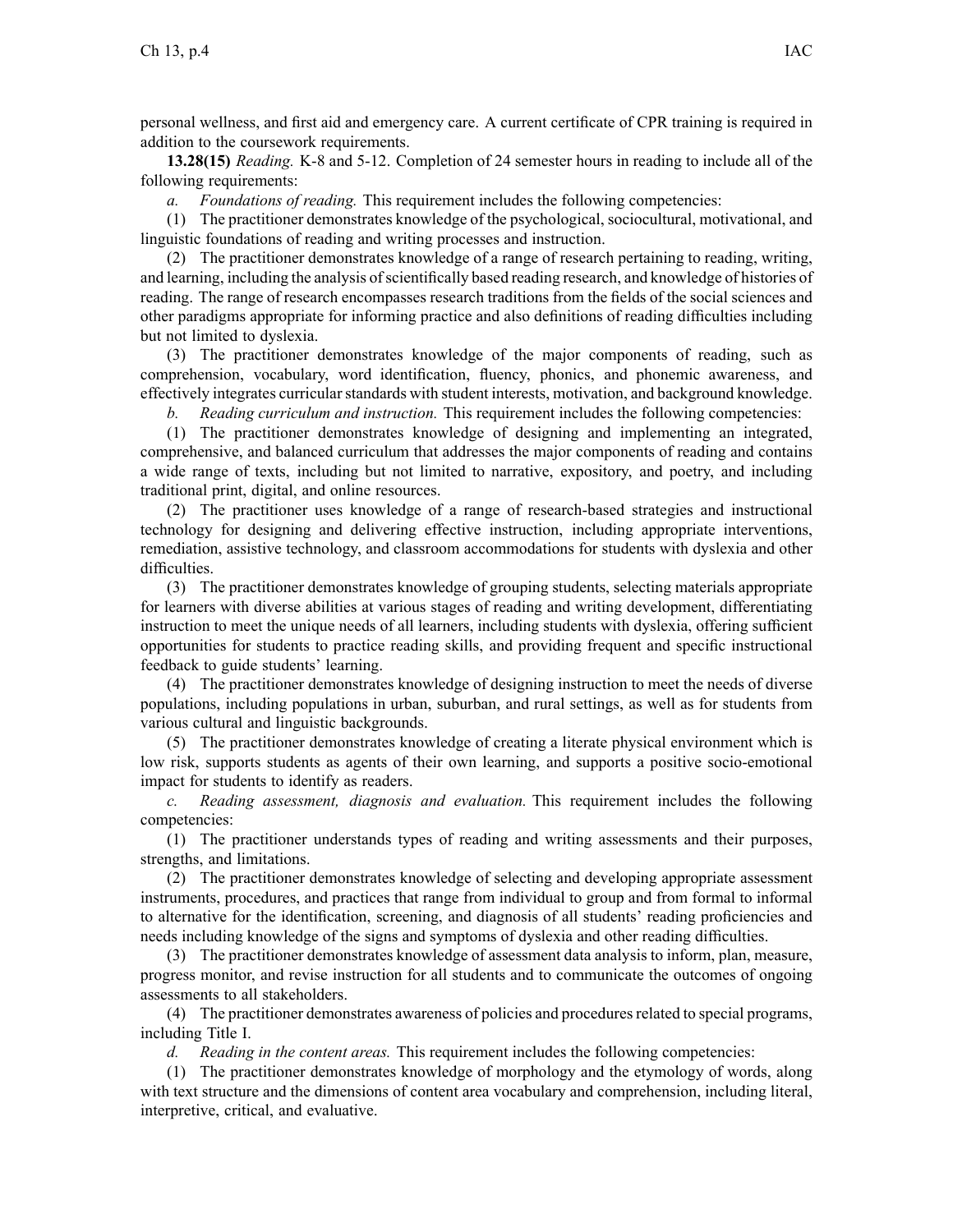(2) The practitioner demonstrates an understanding of reading theory, reading knowledge, and <sup>a</sup> variety of research-based strategies and approaches to provide effective literacy instruction into content areas.

(3) The practitioner demonstrates knowledge of integrating literacy instruction into content areas for all students, including but not limited to students with disabilities, students who are at risk of academic failure, students who have been identified as gifted and talented, students who have limited English language proficiency, and students with dyslexia, whether or not such students have been identified as children requiring special education under Iowa Code chapter [256B](https://www.legis.iowa.gov/docs/ico/chapter/256B.pdf).

*e. Language development.* This requirement includes the following competency: The practitioner uses knowledge of oral language development, linguistics including phonology and phonological awareness, sound-symbol association, syllable types, morphology, syntax and semantics and the relationship of these components to typical and atypical reading development and reading instruction, cognitive academic language development, oral and written language proficiency (including second language development), acquisition of reading skills, and the variations related to cultural and linguistic diversity to provide effective instruction in reading and writing.

*f. Oral communication instruction.* This requirement includes the following competencies:

(1) The practitioner has knowledge of the unique needs and backgrounds of students with language differences and delays.

(2) The practitioner uses effective strategies for facilitating the learning of language for academic purposes by all learners.

*g. Written communication instruction.* This requirement includes the following competency: The practitioner uses knowledge of reading-writing-speaking connections; the writing process to include structures of language and grammar; the stages of spelling development; the different types of writing, such as narrative, expressive, persuasive, informational, and descriptive; and the connections between oral and written language development to effectively teach writing as communication.

*h. Children's fiction and nonfiction (K-8 only) or adolescent or young adult fiction and nonfiction (5-12 only).* This requirement includes the following competency: The practitioner uses knowledge of children's literature (K-8) or adolescent or young adult literature (5-12) for:

(1) Modeling the reading and writing of varied genres, including fiction and nonfiction; technologyand media-based information; and nonprint materials;

(2) Motivating through the use of texts at multiple levels, representing broad interests, and reflecting varied cultures, linguistic backgrounds, and perspectives; and

(3) Matching text complexities to the proficiencies and needs of readers.

*i. Practicum.* This requirement includes the following competencies:

(1) The practitioner works with appropriately licensed professionals who observe, evaluate, and provide feedback on the practitioner's knowledge, dispositions, and performance of the teaching of reading and writing.

(2) The practitioner effectively uses reading and writing strategies, materials, and assessments based upon appropriate reading and writing research and works with colleagues and families in the suppor<sup>t</sup> of children's reading and writing development.

**13.28(16)** *Reading specialist.* K-12. The applicant must have met the requirements for the standard license and <sup>a</sup> K-8 or 5-12 reading endorsement and must presen<sup>t</sup> evidence of at least three years of experience which included the teaching of reading as <sup>a</sup> significant par<sup>t</sup> of the responsibility.

*a. Authorization.* The holder of this endorsement is authorized to serve as <sup>a</sup> reading specialist in kindergarten and grades one through twelve.

*b. Program requirements.* Degree—master's.

*Content.* Completion of a sequence of courses and experiences which may have been a part of, or in addition to, the degree requirements. This sequence is to be at least 24 semester hours to include the following:

(1) Foundations of reading. The reading specialist will understand the historical, theoretical, and evidence-based foundations of reading and writing processes and instruction and will be able to interpret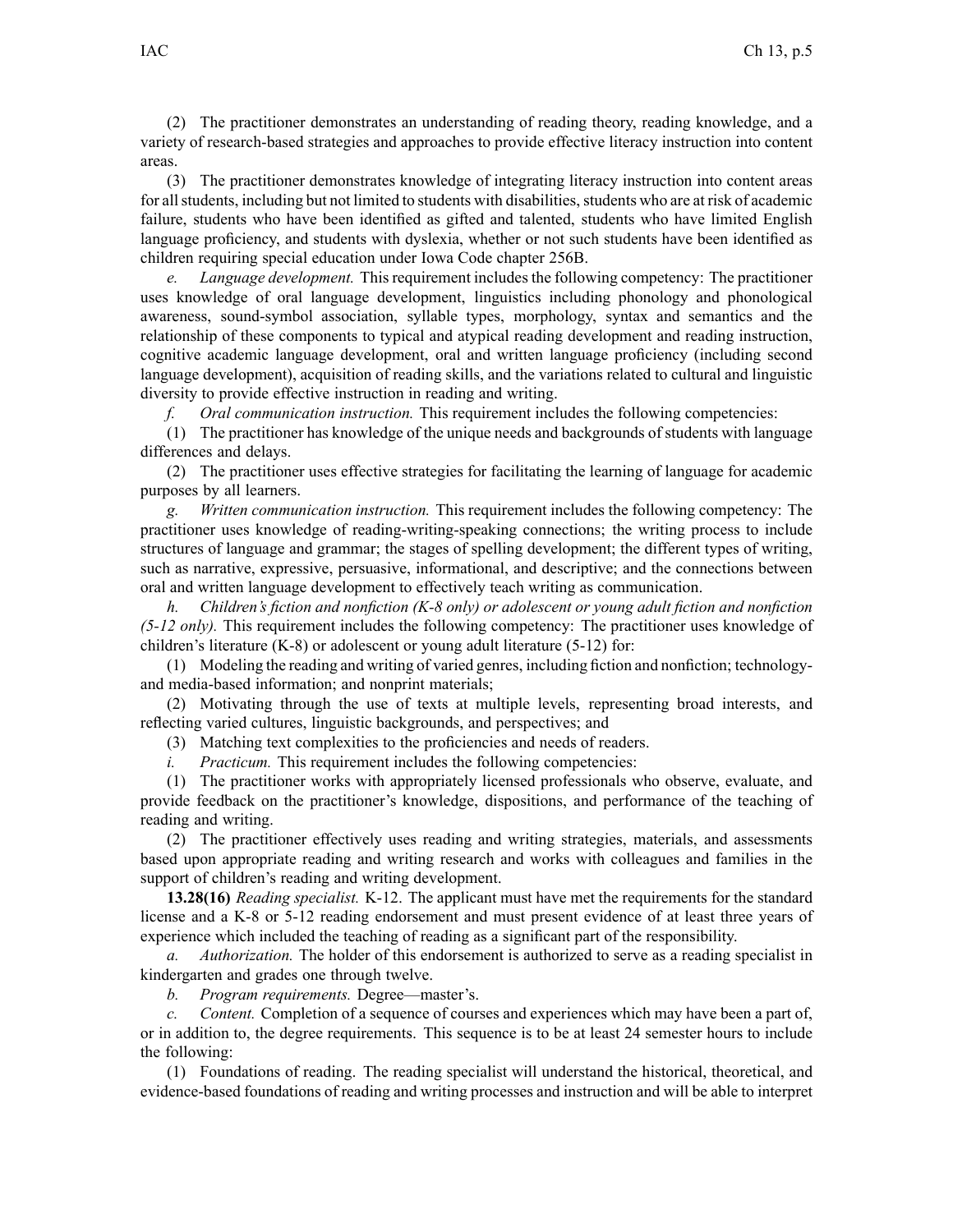these findings to model exemplary instructional methods for students with typical and atypical literacy development and effectively develop and lead professional development.

(2) Curriculum and instruction. The reading specialist will use instructional approaches, materials, and an integrated, comprehensive, balanced curriculum to supportstudent learning in reading and writing including the following:

1. Work collaboratively with teachers to develop <sup>a</sup> literacy curriculum that has vertical and horizontal alignment K-12 and that uses instructional approaches supported by literature and research for the following areas: print, phonemic awareness, phonics, fluency, comprehension, vocabulary, writing, critical thinking, and motivation.

2. Support classroom teachers to implement and adapt in-depth instructional approaches, including but not limited to approaches to improve decoding, comprehension, and information retention, to meet the language-proficiency needs of English language learners and the needs of students with reading difficulties or reading disabilities, including appropriate interventions, remediation, assistive technology, and classroom accommodations for students with dyslexia and other difficulties within or outside the regular classroom.

3. Demonstrate <sup>a</sup> knowledge of <sup>a</sup> wide variety of quality traditional print, digital, and online resources and suppor<sup>t</sup> classroom teachers in building and using <sup>a</sup> quality, accessible classroom library and materials collection that meets the specific needs and abilities of all learners.

4. Provide suppor<sup>t</sup> for curriculum and instruction through modeling, coteaching, observing, planning, reviewing literacy data, and providing resources.

(3) Assessment, diagnosis, and evaluation. The reading specialist will use <sup>a</sup> variety of assessment tools and practices to plan and evaluate effective reading and writing instruction including the following:

1. Demonstrate an understanding of the literature and research related to assessments and their purposes, including the strengths and limitations of assessments, and assessment tools for screening, diagnosis, progress monitoring, and measuring outcomes; demonstrate an understanding of the signs and symptoms of reading difficulties including but not limited to dyslexia; and also demonstrate an understanding of district and state assessments, proficiency standards and student benchmarks.

2. Select, administer, and interpret assessments for specific purposes, including collaboration with teachersin the analysis of data, and leading schoolwide or districtwide scale analysesto select assessment tools that provide <sup>a</sup> systemic framework for assessing reading, writing, and language growth of all students, including those with reading difficulties and reading disabilities including but not limited to students with dyslexia and English language learners.

3. Use assessment information to plan and evaluate instruction, including multiple data sources for analysis and instructional planning, for examining the effectiveness of specific intervention practices and students' responses to interventions including appropriate interventions, remediation, assistive technology, and classroom accommodations for students with dyslexia and other difficulties, and to plan professional development initiatives.

4. Communicate assessment results and implications to <sup>a</sup> variety of audiences.

(4) Administration and supervision of reading programs. The reading specialist will:

1. Demonstrate foundational knowledge of adult learning theories and related research about organizational change, professional development, and school culture.

2. Demonstrate the practical application of literacy leadership including planning, developing, supervising, and evaluating literacy programs at all levels.

3. Demonstrate knowledge of supervising an overall reading program, including but not limited to staffing; budgetary practices; planning, preparing, and selecting materials; subsystems; special provisions; and evaluating teacher performance.

4. Participate in, design, facilitate, lead, and evaluate effective and differentiated professional development programs to effectively implement literacy instruction.

5. Demonstrate an understanding of local, state, and national policies that affect reading and writing instruction.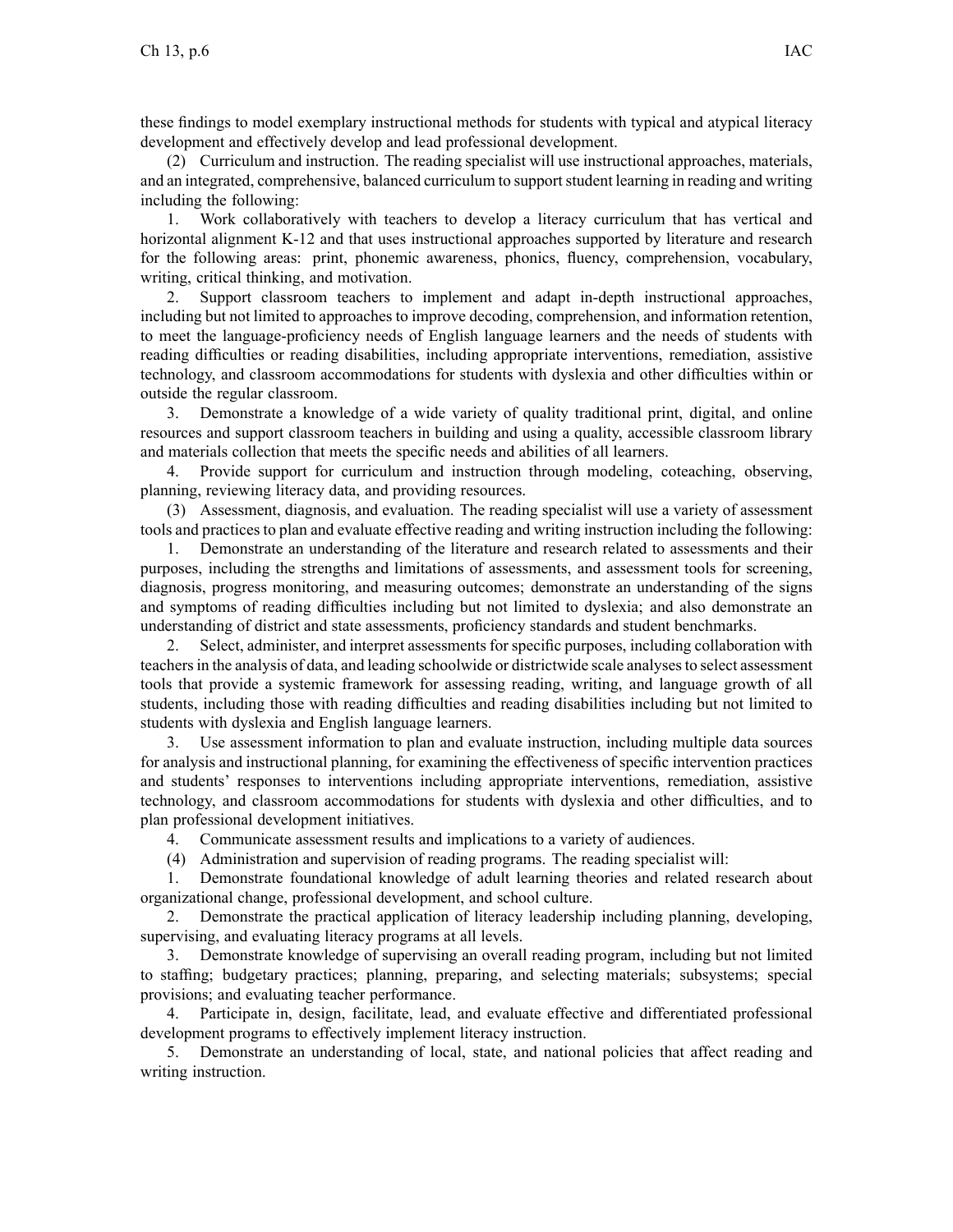6. Promote effective communication and collaboration among stakeholders, including parents and guardians, teachers, administrators, policymakers, and community members, and advocate for change when necessary to promote effective literacy instruction.

(5) Educational research, measurement and evaluation. The reading specialist will effectively utilize existing research and learn to conduct new research to continuously improve the design and implementation of <sup>a</sup> comprehensive reading system.

(6) Psychology of language and reading. The reading specialist will understand the highly complex processes by which children learn to speak, read, and write, including language acquisition, linguistics including phonology and phonological awareness, sound-symbol association, syllable types, morphology, syntax and semantics and the relationship of these components to typical and atypical reading development and reading instruction, ranges of individual differences, reading difficulties and reading disabilities, including but not limited to dyslexia, and the importance of the role of diversity in learning to read and write.

(7) Practicum in reading leadership. The reading specialist will participate in elementary and secondary practicum experiences with licensed teachers who are serving in leadership roles in the area of reading.

**13.28(17)** *Science.*

*a. Science—basic.* K-8.

(1) Required coursework. Completion of at least 24 semester hours in science to include 12 hours in physical sciences, 6 hours in biology, and 6 hours in earth/space sciences.

(2) Pedagogy competencies.

1. Understand the nature of scientific inquiry, its central role in science, and how to use the skills and processes of scientific inquiry.

2. Understand the fundamental facts and concepts in major science disciplines.

3. Be able to make conceptual connections within and across science disciplines, as well as to mathematics, technology, and other school subjects.

4. Be able to use scientific understanding when dealing with personal and societal issues.

*b. Biological science.* 5-12. Completion of 24 semester hours in biological science or 30 semester hours in the broad area of science to include 15 semester hours in biological science.

*c. Chemistry.* 5-12. Completion of 24 semester hours in chemistry or 30 semester hours in the broad area of science to include 15 semester hours in chemistry.

*d. Earth science.* 5-12. Completion of 24 semester hours in earth science or 30 semester hours in the broad area of science to include 15 semester hours in earth science.

*e. Basic science.* 5-12. Completion of 24 semester hours of credit in science to include the following:

(1) Six semester hours of credit in earth and space science to include the following essential concepts and skills:

1. Understand and apply knowledge of energy in the earth system.

2. Understand and apply knowledge of geochemical cycles.

(2) Six semester hours of credit in life science/biological science to include the following essential concepts and skills:

1. Understand and apply knowledge of the cell.

2. Understand and apply knowledge of the molecular basis of heredity.

3. Understand and apply knowledge of the interdependence of organisms.

4. Understand and apply knowledge of matter, energy, and organization in living systems.

5. Understand and apply knowledge of the behavior of organisms.

(3) Six semester hours of credit in physics/physical science to include the following essential concepts and skills:

1. Understand and apply knowledge of the structure of atoms.

2. Understand and apply knowledge of the structure and properties of matter.

3. Understand and apply knowledge of motions and forces.

4. Understand and apply knowledge of interactions of energy and matter.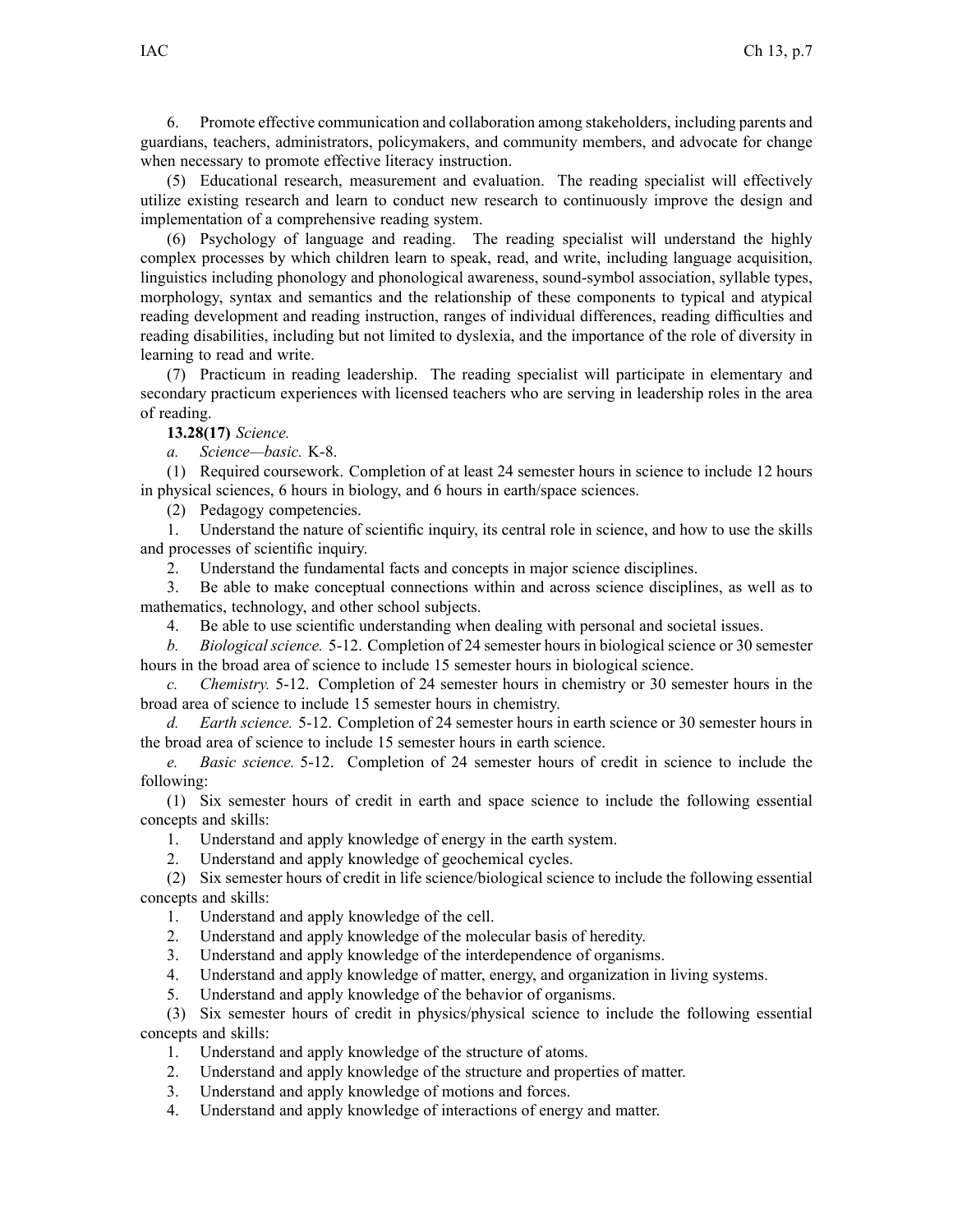(4) Six semester hours of credit in chemistry to include the following essential concepts and skills:

- 1. Understand and apply knowledge of chemical reactions.
- 2. Be able to design and conduct scientific investigations.
- *f. Physical science.* Rescinded IAB [11/14/12](https://www.legis.iowa.gov/docs/aco/bulletin/11-14-2012.pdf), effective 12/19/12.

*g. Physics.*

(1) 5-12. Completion of 24 semester hours in physics or 30 semester hours in the broad area of science to include 15 semester hours in physics.

- (2) For holders of the mathematics 5-12 endorsement, completion of:
- 1. 12 credits of physics to include coursework in mechanics, electricity, and magnetism; and
- 2. A methods class that includes inquiry-based instruction, resource management, and laboratory safety.

(3) For holders of the chemistry 5-12 endorsement, completion of 12 credits of physics to include coursework in mechanics, electricity, and magnetism.

- *h. All science I.* Rescinded IAB [11/14/12](https://www.legis.iowa.gov/docs/aco/bulletin/11-14-2012.pdf), effective 12/19/12.
- *i. All science.* 5-12.
- (1) Completion of 36 semester hours of credit in science to include the following:

1. Nine semester hours of credit in earth and space science to include the following essential concepts and skills:

- $\bullet$ Understand and apply knowledge of energy in the earth system.
- ●Understand and apply knowledge of geochemical cycles.
- $\bullet$ Understand and apply knowledge of the origin and evolution of the earth system.
- ●Understand and apply knowledge of the origin and evolution of the universe.

2. Nine semester hours of credit in life science/biologicalscience to include the following essential concepts and skills:

- $\bullet$ Understand and apply knowledge of the cell.
- ●Understand and apply knowledge of the molecular basis of heredity.
- $\bullet$ Understand and apply knowledge of the interdependence of organisms.
- $\bullet$ Understand and apply knowledge of matter, energy, and organization in living systems.
- ●Understand and apply knowledge of the behavior of organisms.
- $\bullet$ Understand and apply knowledge of biological evolution.

3. Nine semester hours of credit in physics/physical science to include the following essential concepts and skills:

- ●Understand and apply knowledge of the structure of atoms.
- $\bullet$ Understand and apply knowledge of the structure and properties of matter.
- $\bullet$ Understand and apply knowledge of motions and forces.
- $\bullet$ Understand and apply knowledge of interactions of energy and matter.
- $\bullet$ Understand and apply knowledge of conservation of energy and increase in disorder.
- 4. Nine semester hours of credit in chemistry to include the following essential concepts and skills:
- $\bullet$ Understand and apply knowledge of chemical reactions.
- ●Be able to design and conduct scientific investigations.
- (2) Pedagogy competencies.

1. Understand the nature of scientific inquiry, its central role in science, and how to use the skills and processes of scientific inquiry.

2. Understand the fundamental facts and concepts in major science disciplines.

3. Be able to make conceptual connections within and across science disciplines, as well as to mathematics, technology, and other school subjects.

4. Be able to use scientific understanding when dealing with personal and societal issues.

**13.28(18)** *Social sciences.*

*a. American government.* 5-12. Completion of 24 semester hours in American governmen<sup>t</sup> or 30 semester hours in the broad area of social sciences to include 15 semester hours in American government.

*b. American history.* 5-12. Completion of 24 semester hours in American history or 30 semester hours in the broad area of social sciences to include 15 semester hours in American history.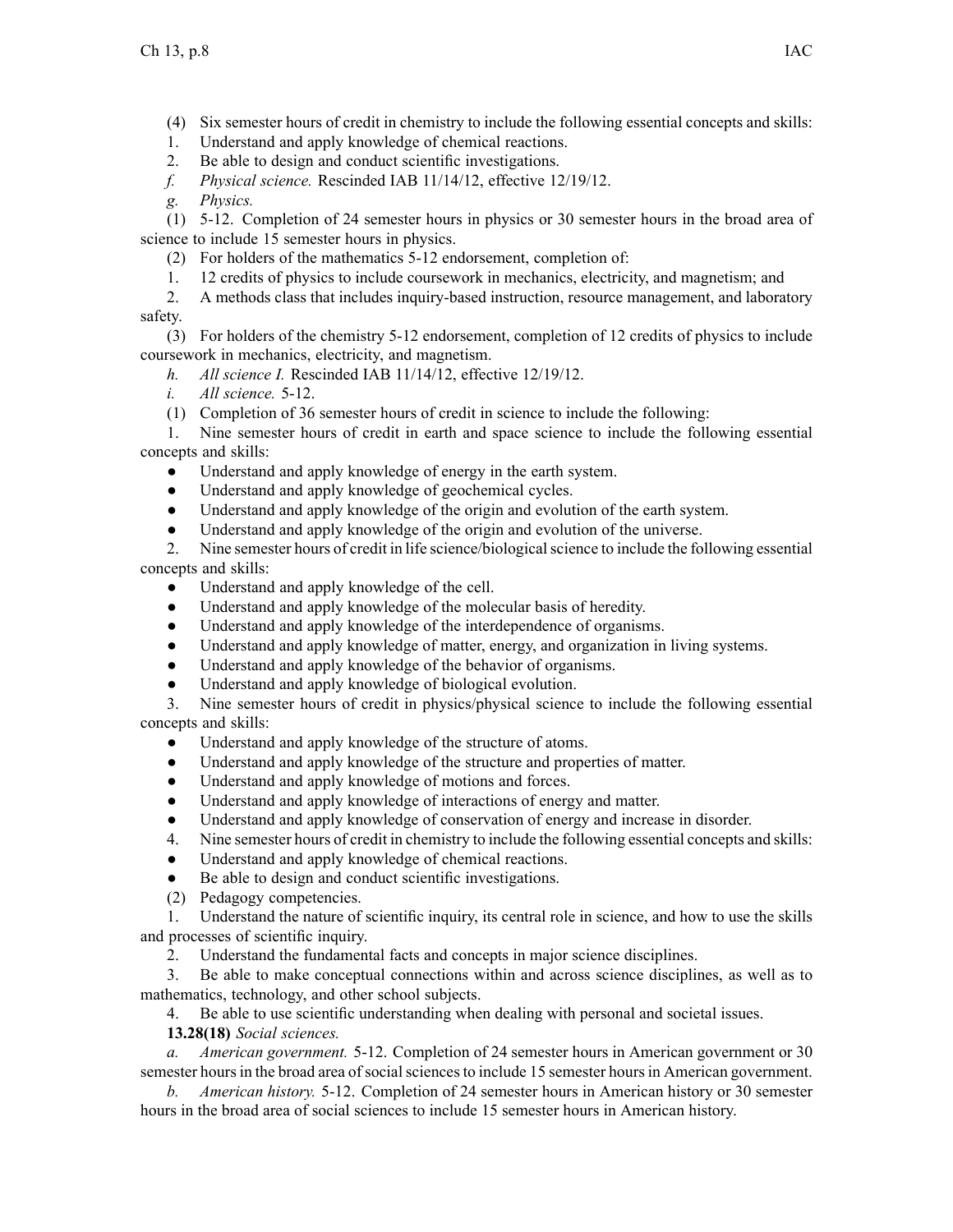*c. Anthropology.* 5-12. Completion of 24 semester hours in anthropology or 30 semester hours in the broad area of social sciences to include 15 semester hours in anthropology.

*d. Economics.* 5-12. Completion of 24 semester hours in economics or 30 semester hours in the broad area of social sciences to include 15 semester hours in economics, or 30 semester hours in the broad area of business to include 15 semester hours in economics.

*e. Geography.* 5-12. Completion of 24 semester hours in geography or 30 semester hours in the broad area of social sciences to include 15 semester hours in geography.

*f. History.* K-8. Completion of 24 semester hours in history to include at least 9 semester hours in American history and 9 semester hours in world history.

*g. Psychology.* 5-12. Completion of 24 semester hours in psychology or 30 semester hours in the broad area of social sciences to include 15 semester hours in psychology.

*h. Social studies.* K-8. Completion of 24 semester hours in social studies, to include coursework from at least three of these areas: history, sociology, economics, American government, psychology and geography.

*i. Sociology.* 5-12. Completion of 24 semester hours in sociology or 30 semester hours in the broad area of social sciences to include 15 semester hours in sociology.

*j. World history.* 5-12. Completion of 24 semester hours in world history or 30 semester hours in the broad area of social sciences to include 15 semester hours in world history.

*k. All social sciences.* 5-12. Completion of 51 semester hours in the social sciences to include 9 semester hours in each of American and world history, 9 semester hours in government, 6 semester hours in sociology, 6 semester hours in psychology other than educational psychology, 6 semester hours in geography, and 6 semester hours in economics.

**13.28(19)** *Speech communication/theatre.*

*a. K-8.* Completion of 20 semester hours in speech communication/theatre to include coursework in speech communication, creative drama or theatre, and oral interpretation.

*b. 5-12.* Completion of 24 semester hoursin speech communication/theatre to include coursework in speech communication, oral interpretation, creative drama or theatre, argumentation and debate, and mass media communication.

**13.28(20)** *English as <sup>a</sup> second language (ESL).* K-12.

*a. Authorization.* The holder of this endorsement is authorized to teach English as <sup>a</sup> second language in kindergarten and grades one through twelve.

*b. Content.* Completion of 18 semester hours of coursework in English as <sup>a</sup> second language to include the following:

- (1) Knowledge of pedagogy to include the following:
- 1. Methods and curriculum to include the following:
- $\bullet$ Bilingual and ESL methods.
- $\bullet$ Literacy in native and second language.
- $\bullet$ Methods for subject matter content.
- $\bullet$ Adaptation and modification of curriculum.
- 2. Assessment to include language proficiency and academic content.
- (2) Knowledge of linguistics to include the following:
- 1. Psycholinguistics and sociolinguistics.
- 2. Language acquisition and proficiency to include the following:
- $\bullet$ Knowledge of first and second language proficiency.
- ●Knowledge of first and second language acquisition.
- ●Language to include structure and grammar of English.
- (3) Knowledge of cultural and linguistic diversity to include the following:
- 1. History.
- 2. Theory, models, and research.
- 3. Policy and legislation.
- (4) Current issues with transient populations.

**13.28(21)** *Elementary school teacher librarian.*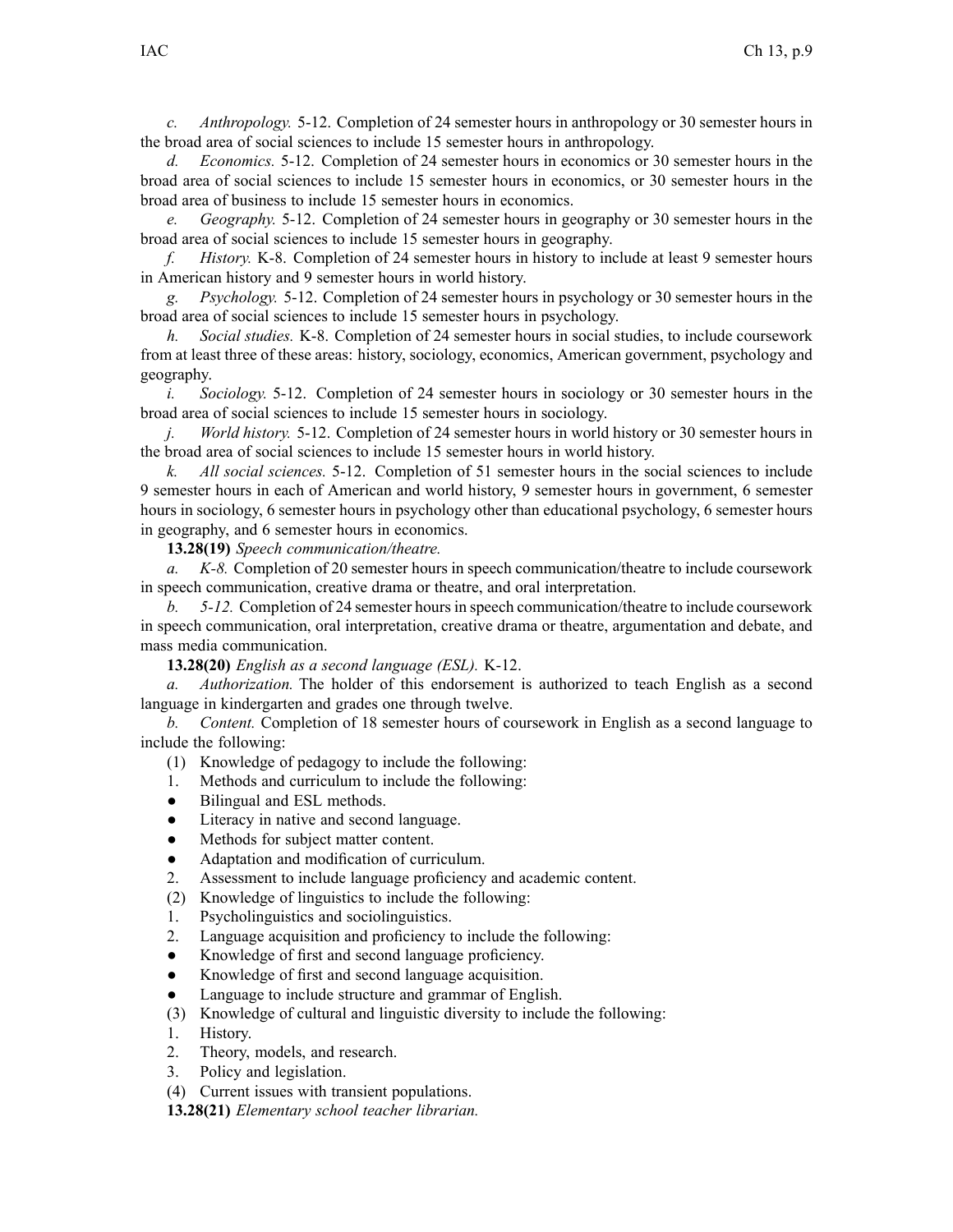*a. Authorization.* The holder of this endorsement is authorized to serve as <sup>a</sup> teacher librarian in prekindergarten through grade eight.

*b. Content.* Completion of 24 semester hours in school library coursework to include the following:

(1) Literacy and reading. This requirement includes the following competencies:

1. Practitioners collaborate with other teachers to integrate developmentally appropriate literature in multiple formats to suppor<sup>t</sup> literacy in children.

2. Practitioners demonstrate knowledge of resources and strategies to foster leisure reading and model personal enjoyment of reading among children, based on familiarity with selection tools and current trends in literature for children.

(2) Information and knowledge. This requirement includes the following competencies:

1. Practitionersteach multiple strategiesto locate, analyze, evaluate, and ethically use information in the context of inquiry-based learning.

2. Practitioners advocate for flexible and open access to library resources, both physical and virtual.

3. Practitioners uphold and promote the legal and ethical codes of their profession, including privacy, confidentiality, freedom and equity of access to information.

4. Practitioners use skills and knowledge to assess reference sources, services, and tools in order to mediate between information needs and resources to assist learners in determining what they need.

5. Practitioners model and facilitate authentic learning with current and emerging digital tools for locating, analyzing, evaluating and ethically using information resources to suppor<sup>t</sup> research, learning, creating, and communicating in <sup>a</sup> digital society.

6. Practitioners demonstrate knowledge of creative and innovative uses of technologies to engage students and facilitate higher-level thinking.

7. Practitioners develop an articulated information literacy curriculum grounded in research related to the information search process.

(3) Program administration and leadership. Thisrequirement includesthe following competencies:

1. Practitioners evaluate and select print, nonprint, and digital resources using professional selection tools and evaluation criteria to develop and manage <sup>a</sup> quality collection designed to meet the diverse curricular, personal, and professional needs of the educational community.

2. Practitioners demonstrate knowledge necessary to organize the library collections according to current standard library cataloging and classification principles.

3. Practitioners develop policies and procedures to suppor<sup>t</sup> ethical use of information, intellectual freedom, selection and reconsideration of library materials, and the privacy of users.

4. Practitioners develop strategies for working with regular classroom teachers, suppor<sup>t</sup> services personnel, paraprofessionals, and other individuals involved in the educational program.

(4) Practicum. This requirement includes the following competencies:

1. Practitioners apply knowledge of learning styles, stages of human growth and development, and cultural influences of learning at the elementary level.

2. Practitioners implement the principles of effective teaching and learning that contribute to an active, inquiry-based approach to learning in <sup>a</sup> digital environment at the elementary level.

3. Practitioners understand the teacher librarian role in curriculum development and the school improvement process at the elementary level.

4. Practitioners collaborate to integrate information literacy and emerging technologies into content area curricula at the elementary level.

**13.28(22)** *Secondary school teacher librarian.*

*a. Authorization.* The holder of this endorsement is authorized to serve as <sup>a</sup> teacher librarian in grades five through twelve.

*b. Content.* Completion of 24 semester hours in school library coursework to include the following:

(1) Literacy and reading. This requirement includes the following competencies: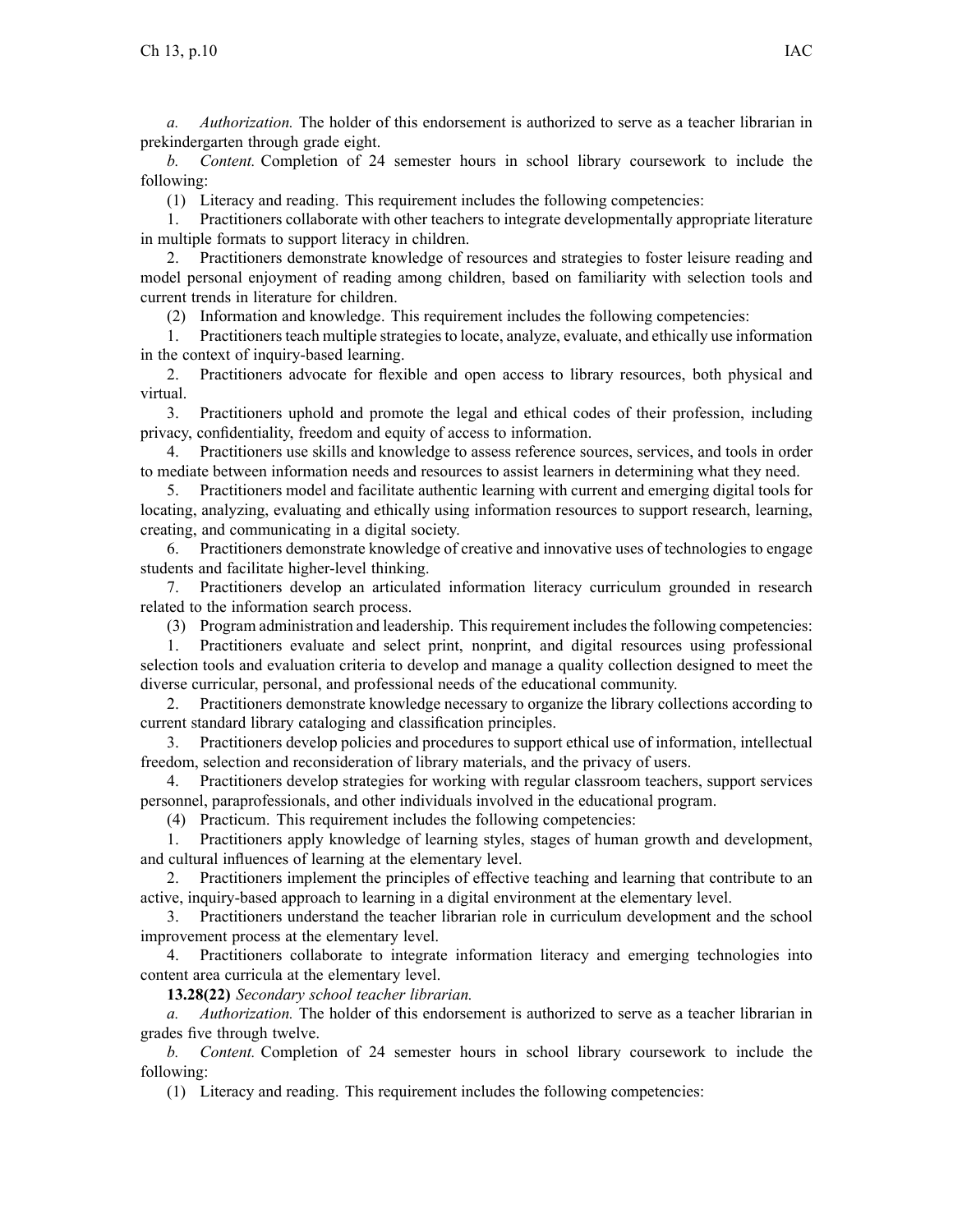1. Practitioners collaborate with other teachers to integrate developmentally appropriate literature in multiple formats to suppor<sup>t</sup> literacy in young adults.

2. Practitioners demonstrate knowledge of resources and strategies to foster leisure reading and model personal enjoyment of reading among young adults, based on familiarity with selection tools and current trends in literature for young adults.

(2) Information and knowledge. This requirement includes the following competencies:

1. Practitionersteach multiple strategiesto locate, analyze, evaluate, and ethically use information in the context of inquiry-based learning.

2. Practitioners advocate for flexible and open access to library resources, both physical and virtual.

3. Practitioners uphold and promote the legal and ethical codes of their profession, including privacy, confidentiality, freedom and equity of access to information.

4. Practitioners use skills and knowledge to assess reference sources, services, and tools in order to mediate between information needs and resources to assist learners in determining what they need.

5. Practitioners model and facilitate authentic learning with current and emerging digital tools for locating, analyzing, evaluating and ethically using information resources to suppor<sup>t</sup> research, learning, creating, and communicating in <sup>a</sup> digital society.

6. Practitioners demonstrate knowledge of creative and innovative uses of technologies to engage students and facilitate higher-level thinking.

7. Practitioners develop an articulated information literacy curriculum grounded in research related to the information search process.

(3) Program administration and leadership. Thisrequirement includesthe following competencies:

1. Practitioners evaluate and select print, nonprint, and digital resources using professional selection tools and evaluation criteria to develop and manage <sup>a</sup> quality collection designed to meet the diverse curricular, personal, and professional needs of the educational community.

2. Practitioners demonstrate knowledge necessary to organize the library collections according to current standard library cataloging and classification principles.

3. Practitioners develop policies and procedures to suppor<sup>t</sup> ethical use of information, intellectual freedom, selection and reconsideration of library materials, and the privacy of users.

4. Practitioners develop strategies for working with regular classroom teachers, suppor<sup>t</sup> services personnel, paraprofessionals, and other individuals involved in the educational program.

(4) Practicum. This requirement includes the following competencies:

1. Practitioners apply knowledge of learning styles, stages of human growth and development, and cultural influences of learning at the secondary level.

2. Practitioners implement the principles of effective teaching and learning that contribute to an active, inquiry-based approach to learning in <sup>a</sup> digital environment at the secondary level.

3. Practitioners understand the teacher librarian role in curriculum development and the school improvement process at the secondary level.

4. Practitioners collaborate to integrate information literacy and emerging technologies into content area curricula at the secondary level.

**13.28(23)** *School teacher librarian.* PK-12.

*a. Authorization.* The holder of this endorsement is authorized to serve as <sup>a</sup> teacher librarian in prekindergarten through grade twelve. The applicant must be the holder of or eligible for the initial license.

*b. Program requirements.* Degree—master's.

*c. Content.* Completion of <sup>a</sup> sequence of courses and experiences which may have been par<sup>t</sup> of, or in addition to, the degree requirements. This sequence is to be at least 30 semester hours in school library coursework, to include the following:

(1) Literacy and reading. This requirement includes the following competencies:

1. Practitioners collaborate with other teachers to integrate developmentally appropriate literature in multiple formats to suppor<sup>t</sup> literacy for youth of all ages.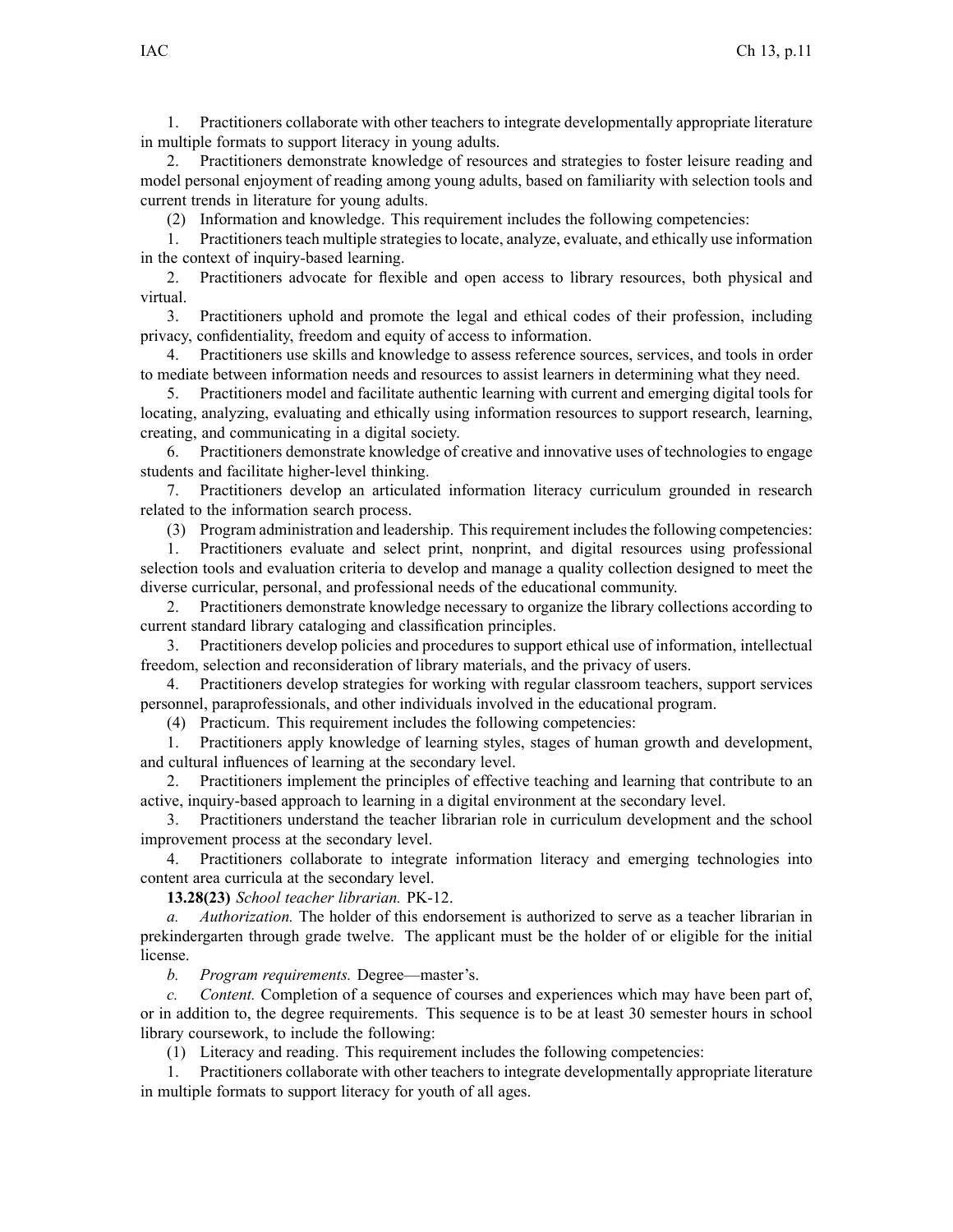2. Practitioners demonstrate knowledge of resources and strategies to foster leisure reading and model personal enjoyment of reading, based on familiarity with selection tools and current trends in literature for youth of all ages.

3. Practitioners understand how to develop <sup>a</sup> collection of reading and informational materials in print and digital formats that supports the diverse developmental, cultural, social and linguistic needs of all learners and their communities.

4. Practitioners model and teach reading comprehension strategies to create meaning from text for youth of all ages.

(2) Information and knowledge. This requirement includes the following competencies:

1. Practitionersteach multiple strategiesto locate, analyze, evaluate, and ethically use information in the context of inquiry-based learning.

2. Practitioners advocate for flexible and open access to library resources, both physical and virtual.

3. Practitioners uphold and promote the legal and ethical codes of their profession, including privacy, confidentiality, freedom and equity of access to information.

4. Practitioners use skills and knowledge to assess reference sources, services, and tools in order to mediate between information needs and resources to assist learners in determining what they need.

5. Practitioners model and facilitate authentic learning with current and emerging digital tools for locating, analyzing, evaluating and ethically using information resources to suppor<sup>t</sup> research, learning, creating, and communicating in <sup>a</sup> digital society.

6. Practitioners demonstrate knowledge of creative and innovative uses of technologies to engage students and facilitate higher-level thinking.

7. Practitioners develop an articulated information literacy curriculum grounded in research related to the information search process.

8. Practitioners understand the process of collecting, interpreting, and using data to develop new knowledge to improve the school library program.

9. Practitioners employ the methods of research in library and information science.

(3) Program administration and leadership. Thisrequirement includesthe following competencies:

1. Practitioners evaluate and select print, nonprint, and digital resources using professional selection tools and evaluation criteria to develop and manage <sup>a</sup> quality collection designed to meet the diverse curricular, personal, and professional needs of the educational community.

2. Practitioners demonstrate knowledge necessary to organize the library collections according to current standard library cataloging and classification principles.

3. Practitioners develop policies and procedures to suppor<sup>t</sup> ethical use of information, intellectual freedom, selection and reconsideration of library materials, and the privacy of users of all ages.

4. Practitioners develop strategies for working with regular classroom teachers, suppor<sup>t</sup> services personnel, paraprofessionals, and other individuals involved in the educational program.

5. Practitioners demonstrate knowledge of best practicesrelated to planning, budgeting (including alternative funding), organizing, and evaluating human and information resources and facilitiesto ensure equitable access.

6. Practitioners understand strategic planning to ensure that the school library program addresses the needs of diverse communities.

7. Practitioners advocate for school library and information programs, resources, and services among stakeholders.

8. Practitioners promote initiatives and partnerships to further the mission and goals of the school library program.

(4) Practicum. This requirement includes the following competencies:

1. Practitioners apply knowledge of learning styles, stages of human growth and development, and cultural influences of learning at the elementary and secondary levels.

2. Practitioners implement the principles of effective teaching and learning that contribute to an active, inquiry-based approach to learning in <sup>a</sup> digital environment at the elementary and secondary levels.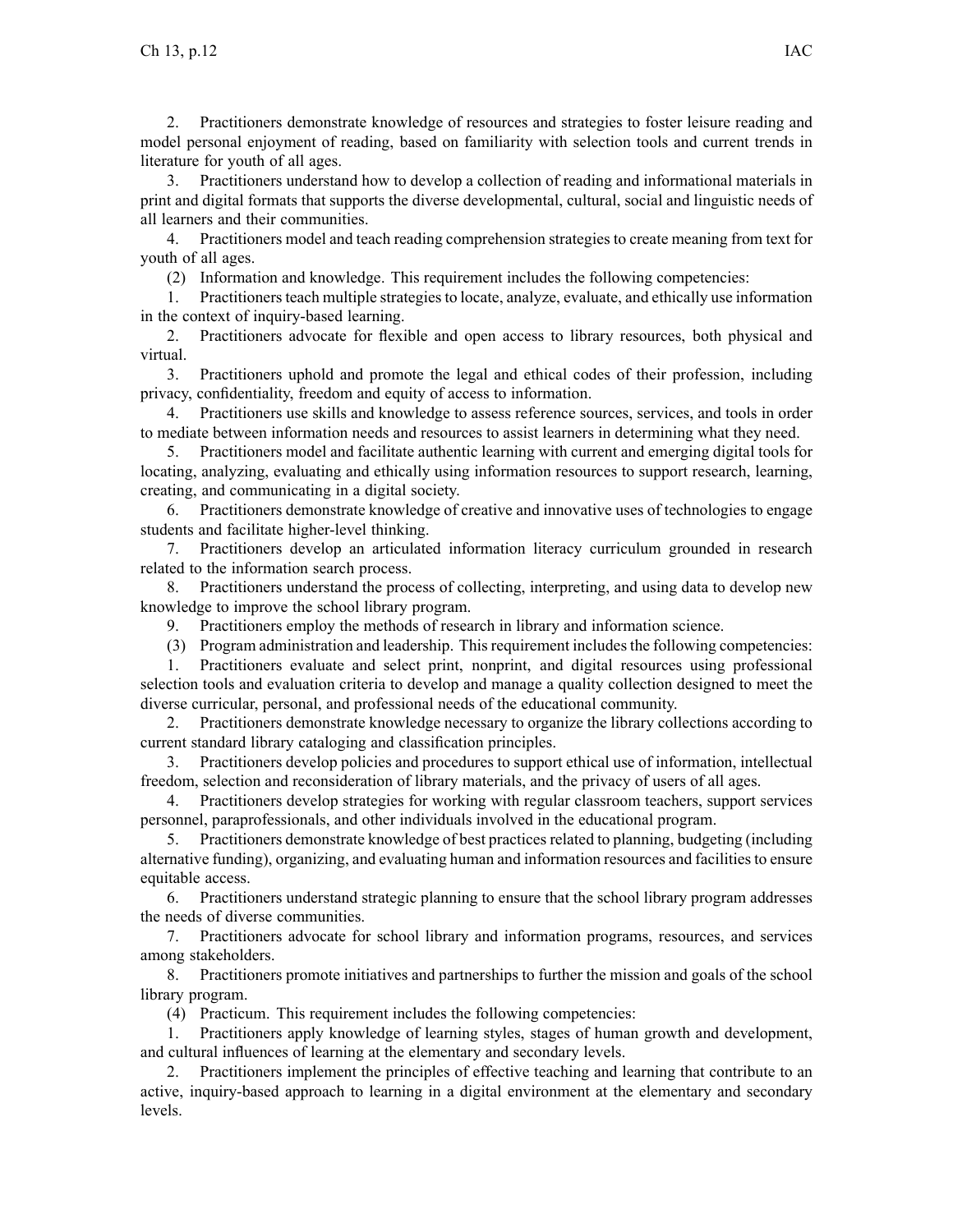3. Practitioners understand the teacher librarian role in curriculum development and the school improvement process at the elementary and secondary levels.

4. Practitioners collaborate to integrate information literacy and emerging technologies into content area curricula.

**13.28(24)** *Talented and gifted teacher.*

*a. Authorization.* The holder of this endorsement is authorized to serve as <sup>a</sup> teacher or <sup>a</sup> coordinator of programs for the talented and gifted from the prekindergarten level through grade twelve. This authorization does not permit general classroom teaching at any level excep<sup>t</sup> that level or area for which the holder is eligible or holds the specific endorsement.

*b. Program requirements—content.* Completion of 12 undergraduate or graduate semester hours of coursework in the area of the talented and gifted to include the following:

- (1) Psychology of the gifted.
- 1. Social needs.
- 2. Emotional needs.
- (2) Programming for the gifted.
- 1. Prekindergarten-12 identification.
- 2. Differentiation strategies.
- 3. Collaborative teaching skills.
- 4. Program goals and performance measures.
- 5. Program evaluation.
- (3) Practicum experience in gifted programs.

NOTE: Teachers in specific subject areas will not be required to hold this endorsement if they teach gifted students in their respective endorsement areas.

**13.28(25)** *American Sign Language endorsement.*

*a. Authorization.* The holder of this endorsement is authorized to teach American Sign Language in kindergarten and grades one through twelve.

*b. Content.* Completion of 18 semester hours of coursework in American Sign Language to include the following:

- (1) Second language acquisition.
- (2) Sociology of the deaf community.
- (3) Linguistic structure of American Sign Language.
- (4) Language teaching methodology specific to American Sign Language.
- (5) Teaching the culture of deaf people.
- (6) Assessment of students in an American Sign Language program.
- *c. Other.* Be the holder of or be eligible for one other teaching endorsement.

**13.28(26)** *Elementary professional school counselor.*

*a. Authorization.* The holder of this endorsement is authorized to serve as <sup>a</sup> professional school counselor in kindergarten and grades one through eight.

*b. Program requirements.* Master's degree from an accredited institution of higher education.

*c. Content.* Completion of <sup>a</sup> sequence of courses and experiences which may have been <sup>a</sup> par<sup>t</sup> of, or in addition to, the degree requirements to include the following:

(1) Nature and needs of individuals at all developmental levels.

1. Develop strategies for facilitating development through the transition from childhood to adolescence and from adolescence to young adulthood.

2. Apply knowledge of learning and personality development to assist students in developing their full potential.

(2) Social and cultural foundations.

1. Demonstrate awareness of and sensitivity to the unique social, cultural, and economic circumstances of students and their racial/ethnic, gender, age, physical, and learning differences.

2. Demonstrate sensitivity to the nature and the functioning of the student within the family, school and community contexts.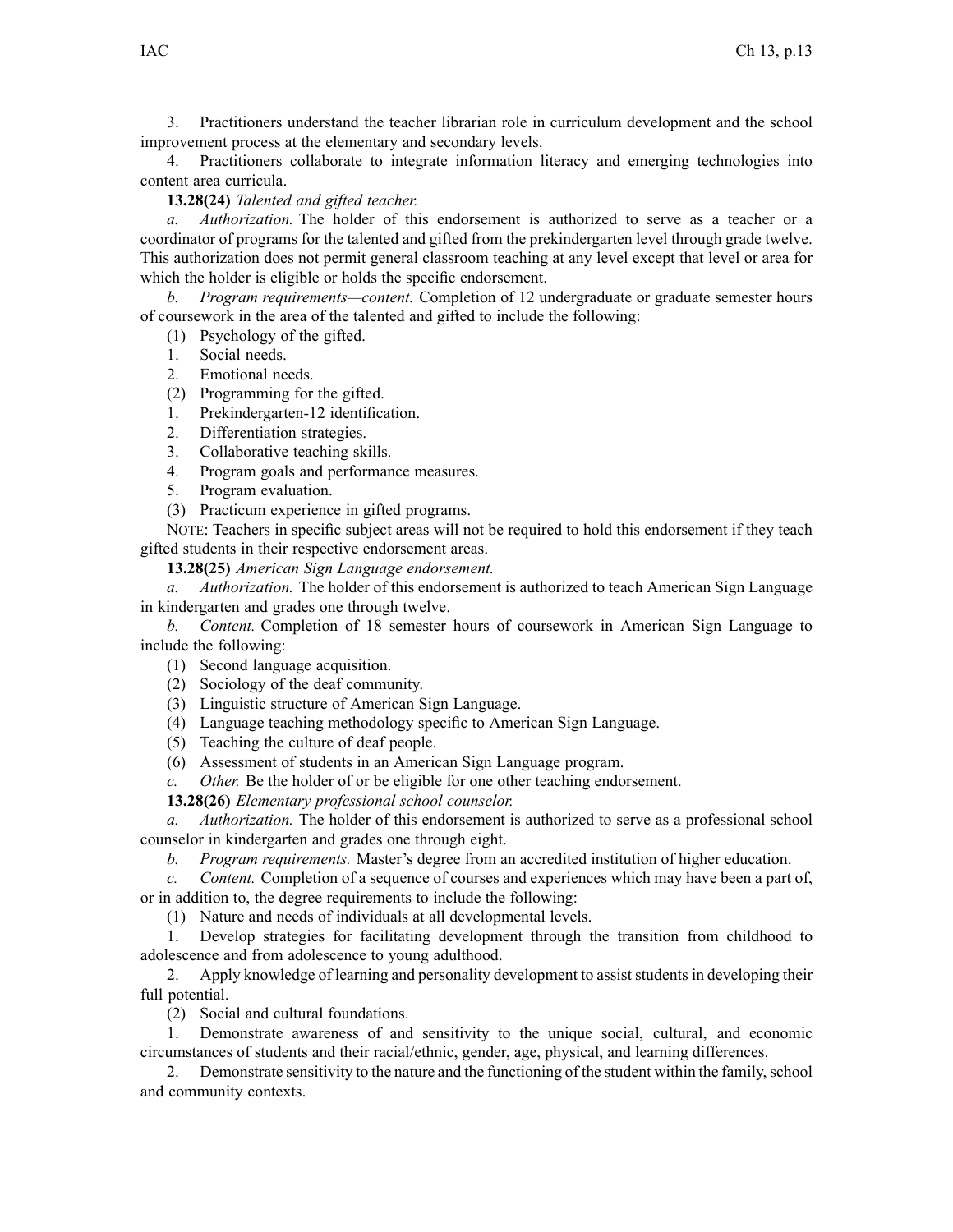3. Demonstrate the counseling and consultation skills needed to facilitate informed and appropriate action in response to the needs of students.

(3) Fostering of relationships.

1. Employ effective counseling and consultation skills with students, parents, colleagues, administrators, and others.

2. Communicate effectively with parents, colleagues, students and administrators.

3. Counsel students in the areas of personal, social, academic, and career development.

4. Assist families in helping their children address the personal, social, and emotional concerns and problems that may impede educational progress.

5. Implement developmentally appropriate counseling interventions with children and adolescents.

6. Demonstrate the ability to negotiate and move individuals and groups toward consensus or conflict resolution or both.

7. Refer students for specialized help when appropriate.

8. Value the well-being of the students as paramoun<sup>t</sup> in the counseling relationship.

(4) Group work.

1. Implement developmentally appropriate interventions involving group dynamics, counseling theories, group counseling methods and skills, and other group work approaches.

2. Apply knowledge of group counseling in implementing appropriate group processes for elementary, middle school, and secondary students.

(5) Career development, education, and postsecondary planning.

1. Assist students in the assessment of their individual strengths, weaknesses, and differences, including those that relate to academic achievement and future plans.

2. Apply knowledge of career assessment and career choice programs.

3. Implement occupational and educational placement, follow-up and evaluation.

4. Develop <sup>a</sup> counseling network and provide resources for use by students in personalizing the exploration of postsecondary educational opportunities.

(6) Assessment and evaluation.

1. Demonstrate individual and group approaches to assessment and evaluation.

2. Demonstrate an understanding of the proper administration and uses of standardized tests.

3. Apply knowledge of test administration, scoring, and measurement concerns.

4. Apply evaluation procedures for monitoring student achievement.

5. Apply assessment information in program design and program modifications to address students' needs.

6. Apply knowledge of legal and ethical issues related to assessment and student records.

(7) Professional orientation.

1. Apply knowledge of history, roles, organizational structures, ethics, standards, and credentialing.

2. Maintain <sup>a</sup> high level of professional knowledge and skills.

3. Apply knowledge of professional and ethical standards to the practice of school counseling.

4. Articulate the professional school counselor role to school personnel, parents, community, and students.

(8) School counseling skills.

1. Design, implement, and evaluate <sup>a</sup> comprehensive, developmental school counseling program.

2. Implement and evaluate specific strategies designed to meet program goals and objectives.

3. Consult and coordinate efforts with resource persons, specialists, businesses, and agencies outside the school to promote program objectives.

4. Provide information appropriate to the particular educational transition and assist students in understanding the relationship that their curricular experiences and academic achievements will have on subsequent educational opportunities.

5. Assist parents and families in order to provide <sup>a</sup> supportive environment in which students can become effective learners and achieve success in pursuit of appropriate educational goals.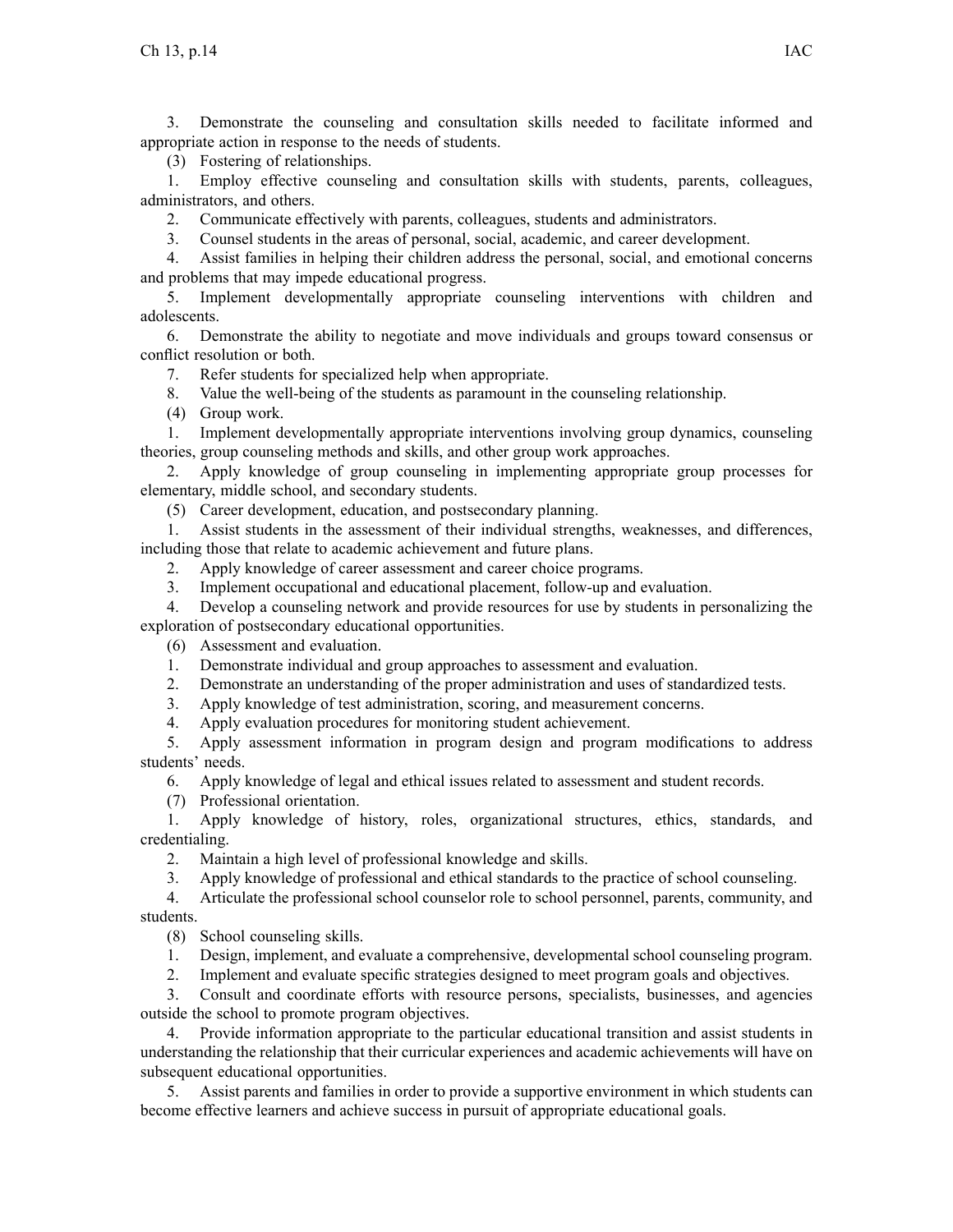6. Provide training, orientation, and consultation assistance to faculty, administrators, staff, and school officials to assist them in responding to the social, emotional, and educational development of all students.

7. Collaborate with teachers, administrators, and other educators in ensuring that appropriate educational experiences are provided that allow all students to achieve success.

8. Assist in the process of identifying and addressing the needs of the exceptional student.

9. Apply knowledge of legal and ethical issues related to child abuse and mandatory reporting.

10. Advocate for the educational needs ofstudents and work to ensure that these needs are addressed at every level of the school experience.

11. Promote use of school counseling and educational and career planning activities and programs involving the total school community to provide <sup>a</sup> positive school climate.

(9) Classroom management.

1. Apply effective classroom management strategies as demonstrated in delivery of classroom and large group school counseling curriculum.

2. Consult with teachers and parents about effective classroom managemen<sup>t</sup> and behavior managemen<sup>t</sup> strategies.

(10) Curriculum.

1. Write classroom lessons including objectives, learning activities, and discussion questions.

2. Utilize various methods of evaluating what students have learned in classroom lessons.

3. Demonstrate competency in conducting classroom and other large group activities, utilizing an effective lesson plan design, engaging students in the learning process, and employing age-appropriate classroom managemen<sup>t</sup> strategies.

4. Design <sup>a</sup> classroom unit of developmentally appropriate learning experiences.

5. Demonstrate knowledge in writing standards and benchmarks for curriculum.

(11) Learning theory.

1. Identify and consult with teachers about how to create <sup>a</sup> positive learning environment utilizing such factors as effective classroom managemen<sup>t</sup> strategies, building <sup>a</sup> sense of community in the classroom, and cooperative learning experiences.

2. Identify and consult with teachers regarding teaching strategies designed to motivate students using small group learning activities, experiential learning activities, student mentoring programs, and shared decision-making opportunities.

3. Demonstrate knowledge of child and adolescent development and identify developmentally appropriate teaching and learning strategies.

(12) Teaching and counseling practicum. The candidate will complete <sup>a</sup> preservice supervised practicum of <sup>a</sup> minimum of 100 hours, and at least 40 of these hours must be direct service. Candidates will complete a supervised internship for a minimum of 600 hours, and at least 240 of these hours must be direct service. For candidates seeking both the K-8 and 5-12 professional school counselor endorsements, <sup>a</sup> minimum of 100 hours of the practicum or internship experiences listed above must be completed at each of the desired endorsement levels.

**13.28(27)** *Secondary professional school counselor.*

*a. Authorization.* The holder of this endorsement is authorized to serve as <sup>a</sup> professional school counselor in grades five through twelve.

*b. Program requirements.* Master's degree from an accredited institution of higher education.

*c. Content.* Completion of <sup>a</sup> sequence of courses and experiences which may have been <sup>a</sup> par<sup>t</sup> of, or in addition to, the degree requirements to include:

(1) The competencies listed in subparagraphs [13.28\(26\)](https://www.legis.iowa.gov/docs/iac/rule/282.13.28.pdf)*"c"*(1) to (11).

(2) The teaching and counseling practicum. The candidate will complete <sup>a</sup> preservice supervised practicum and an internship that meet the requirements set forth in [13.28\(26\)](https://www.legis.iowa.gov/docs/iac/rule/282.13.28.pdf)*"c"*(12).

**13.28(28)** *School nurse endorsement.* The school nurse endorsement does not authorize general classroom teaching, although it does authorize the holder to teach health at all grade levels. Alternatively, <sup>a</sup> nurse may obtain <sup>a</sup> statement of professional recognition (SPR) from the board of educational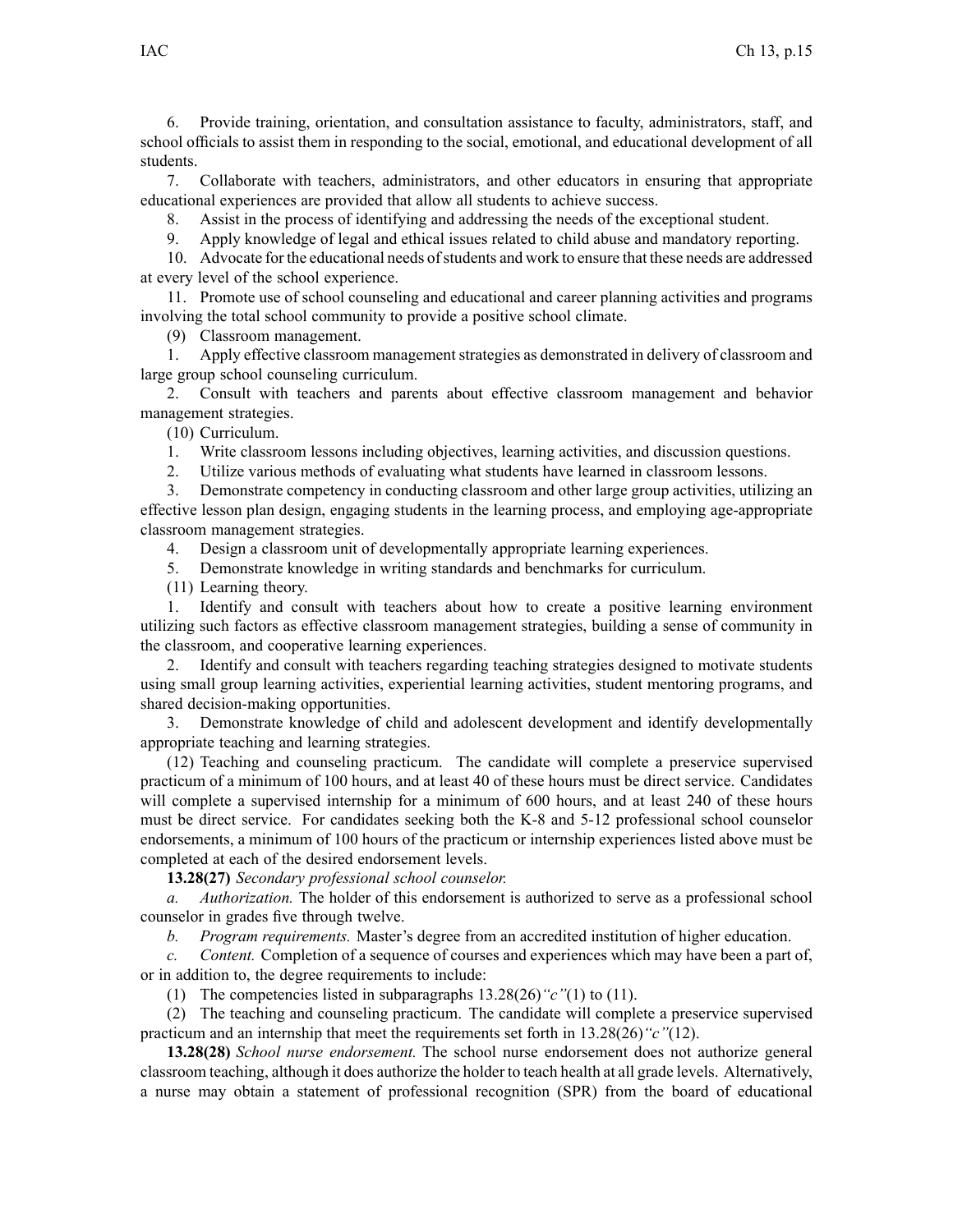examiners, in accordance with the provisions set out in [282—Chapter](https://www.legis.iowa.gov/docs/iac/chapter/282.16.pdf) 16, Statements of Professional Recognition (SPR).

*a. Authorization.* The holder of this endorsement is authorized to provide service as <sup>a</sup> school nurse at the prekindergarten and kindergarten levels and in grades one through twelve.

*b. Content.*

(1) Organization and administration of school nurse services including the appraisal of the health needs of children and youth.

(2) School-community relationships and resources/coordination of school and community resources to serve the health needs of children and youth.

(3) Knowledge and understanding of the health needs of exceptional children.

(4) Health education.

*c. Other.* Hold <sup>a</sup> license as <sup>a</sup> registered nurse issued by the Iowa board of nursing.

**13.28(29)** *Athletic coach.* K-12. An applicant for the coaching endorsement must hold <sup>a</sup> teacher's license with one of the teaching endorsements.

*a. Authorization.* The holder of this endorsement may serve as <sup>a</sup> head coach or an assistant coach in kindergarten and grades one through twelve.

*b. Program requirements.*

(1) One semester hour college or university course in the structure and function of the human body in relation to physical activity, and

(2) One semester hour college or university course in human growth and development of children and youth as related to physical activity, and

(3) Two semester hour college or university course in athletic conditioning, care and prevention of injuries and first aid as related to physical activity, and

(4) One semester hour college or university course in the theory of coaching interscholastic athletics, and

(5) Successful completion of the concussion training approved by the Iowa High School Athletic Association or Iowa Girls High School Athletic Union, and

(6) A current certificate of CPR training.

**13.28(30)** *Content specialist endorsement.* The applicant must have met the requirements for the standard license and <sup>a</sup> teaching endorsement.

*a. Authorization.* The holder of this endorsement is authorized to serve as <sup>a</sup> content specialist in kindergarten and grades one through twelve in the specific content listed on the authorization.

*b. Requirements.*

(1) Hold <sup>a</sup> master's degree in the content area or complete 30 semester hours of college course work in the content area.

(2) Complete 15 semester hours of credit in professional development in three or more of the following areas:

1. Using research-based content teaching strategies;

- 2. Integrating appropriate technology into the learning experiences for the specific content;
- 3. Engaging the learner in the content through knowledge of learner needs and interests;
- 4. Using reflective thinking to solve problems in the content area;
- 5. Making data-driven decisions in the content area;
- 6. Utilizing project-based learning in the content area;
- 7. Developing critical thinking skills in the content area;
- 8. Forming partnerships to collaborate with content experts within the community;
- 9. Relating content with other content areas;
- 10. Facilitating content learning in large and small teams;
- 11. Implementing response to intervention (RTI) to close achievement gaps in the content area.

(3) Complete an internship, externship, or professional experience for <sup>a</sup> minimum of 90 contact hours in the content area.

**13.28(31)** *Engineering.* 5-12.

*a.* Completion of 24 semester hours in engineering coursework.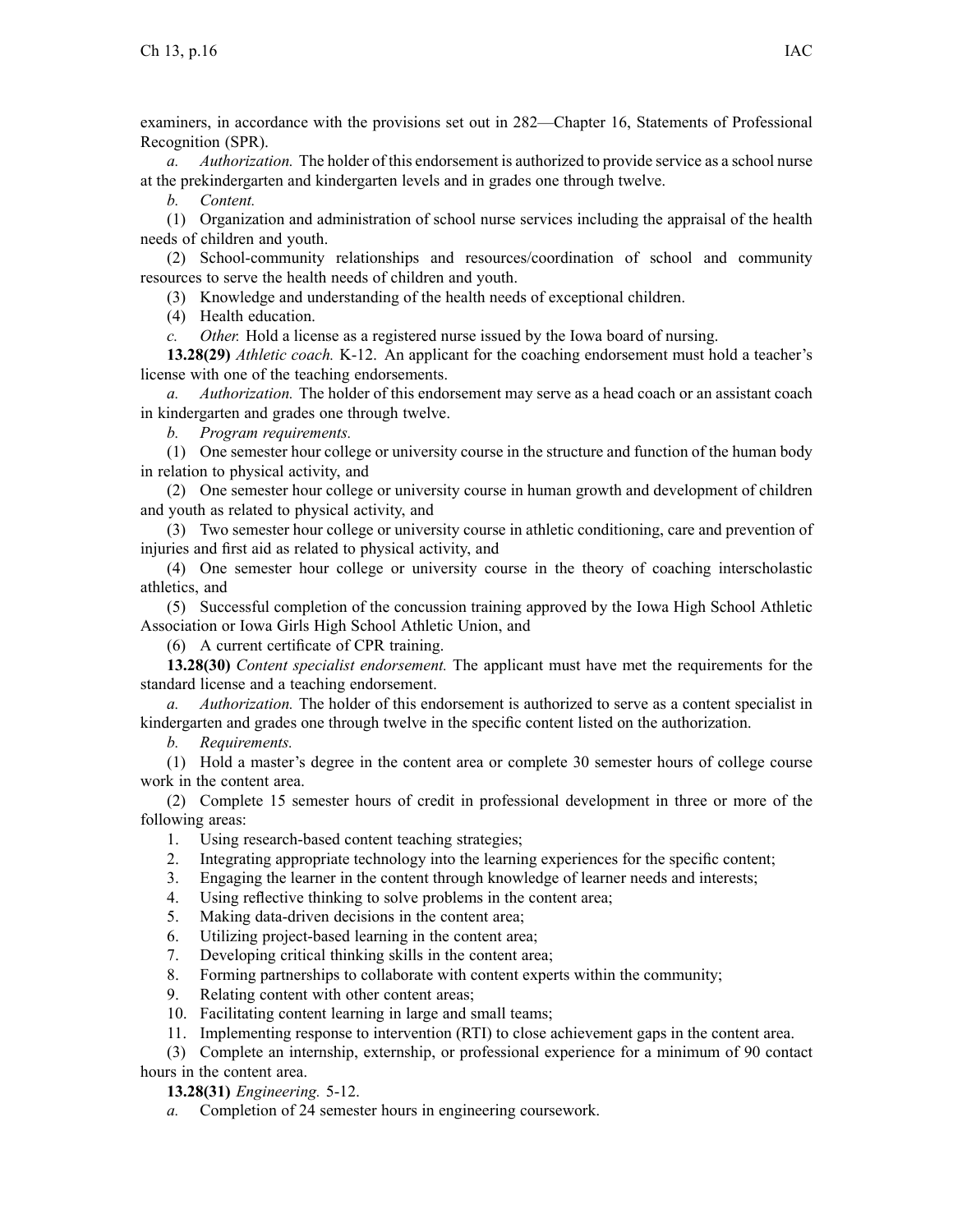*b.* Methods and strategies of STEM instruction or methods of teaching science or mathematics. **13.28(32)** *STEM.*

*a. K-8.*

(1) Authorization. The holder of this endorsement is authorized to teach science, mathematics, and integrated STEM courses in kindergarten through grade eight.

(2) Program requirements. Be the holder of the teacher—elementary classroom endorsement.

(3) Content.

1. Completion of <sup>a</sup> minimum of 12 semester hours of college-level science.

2. Completion of <sup>a</sup> minimum of 12 semester hours of college-level math (or the completion of Calculus I) to include coursework in computer programming.

3. Completion of <sup>a</sup> minimum of 3 semester hours of coursework in content or pedagogy of engineering and technological design that includes engineering design processes or programming logic and problem-solving models and that may be met through either of the following:

- ●Engineering and technological design courses for education majors;
- ●Technology or engineering content coursework.

4. Completion of <sup>a</sup> minimum of 6 semester hours of required coursework in STEM curriculum and methods to include the following essential concepts and skills:

- $\bullet$ Comparing and contrasting the nature and goals of each of the STEM disciplines;
- $\bullet$ Promoting learning through purposeful, authentic, real-world connections;
- $\bullet$ Integration of content and context of each of the STEM disciplines;

● Interdisciplinary/transdisciplinary approaches to teaching (including but not limited to problem-based learning and project-based learning);

●Curriculum and standards mapping;

 $\bullet$  Engaging subject-matter experts (including but not limited to colleagues, parents, higher education faculty/students, business partners, and informal education agencies) in STEM experiences in and out of the classroom;

- ●Assessment of integrative learning approaches;
- $\bullet$ Information literacy skills in STEM;
- ●Processes of science and scientific inquiry;
- $\bullet$ Mathematical problem-solving models;
- $\bullet$ Communicating to <sup>a</sup> variety of audiences;
- ●Classroom managemen<sup>t</sup> in project-based classrooms;
- $\bullet$ Instructional strategies for the inclusive classroom;
- ●Computational thinking;
- $\bullet$ Mathematical and technological modeling.

5. Completion of <sup>a</sup> STEM field experience of <sup>a</sup> minimum of 30 contact hours that may be met through the following:

- $\bullet$ Completing <sup>a</sup> STEM research experience;
- $\bullet$ Participating in <sup>a</sup> STEM internship at <sup>a</sup> STEM business or informal education organization; or
- ●Leading <sup>a</sup> STEM extracurricular activity.
- *b. 5-8.*

(1) Authorization. The holder of this endorsement is authorized to teach science, mathematics, and integrated STEM courses in grades five through eight.

(2) Program requirements. Be the holder of <sup>a</sup> 5-12 science, mathematics, or industrial technology endorsement or 5-8 middle school mathematics or science endorsement.

- (3) Content.
- 1. Completion of <sup>a</sup> minimum of 12 semester hours of college-level science.

2. Completion of <sup>a</sup> minimum of 12 semester hours of college-level math (or the completion of Calculus I) to include coursework in computer programming.

3. Completion of <sup>a</sup> minimum of 3 semester hours of coursework in content or pedagogy of engineering and technological design that includes engineering design processes or programming logic and problem-solving models and that may be met through either of the following: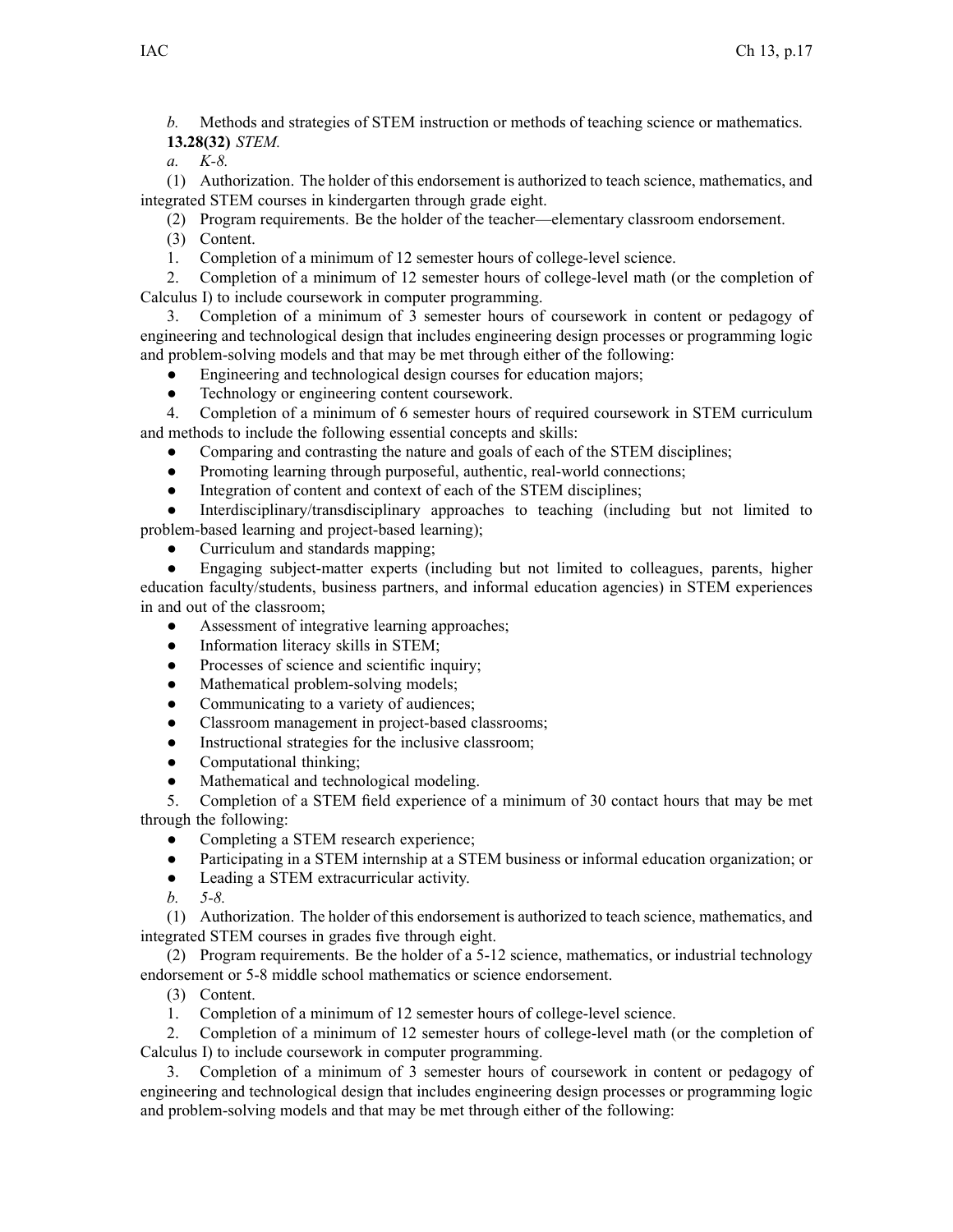- $\bullet$ Engineering and technological design courses for education majors;
- $\bullet$ Technology or engineering content coursework.

4. Completion of <sup>a</sup> minimum of 6 semester hours of required coursework in STEM curriculum and methods to include the following essential concepts and skills:

- $\bullet$ Comparing and contrasting the nature and goals of each of the STEM disciplines;
- ●Promoting learning through purposeful, authentic, real-world connections;
- $\bullet$ Integration of content and context of each of the STEM disciplines;

● Interdisciplinary/transdisciplinary approaches to teaching (including but not limited to problem-based learning and project-based learning);

●Curriculum and standards mapping;

● Engaging subject-matter experts (including but not limited to colleagues, parents, higher education faculty/students, business partners, and informal education agencies) in STEM experiences in and out of the classroom;

- ●Assessment of integrative learning approaches;
- ●Information literacy skills in STEM;
- $\bullet$ Processes of science and scientific inquiry;
- $\bullet$ Mathematical problem-solving models;
- ●Communicating to <sup>a</sup> variety of audiences;
- $\bullet$ Classroom managemen<sup>t</sup> in project-based classrooms;
- $\bullet$ Instructional strategies for the inclusive classroom;
- $\bullet$ Computational thinking;
- $\bullet$ Mathematical and technological modeling.

5. Completion of <sup>a</sup> STEM field experience of <sup>a</sup> minimum of 30 contact hours that may be met through the following:

- $\bullet$ Completing <sup>a</sup> STEM research experience;
- ●Participating in <sup>a</sup> STEM internship at <sup>a</sup> STEM business or informal education organization; or
- ●Leading <sup>a</sup> STEM extracurricular activity.
- *c. Specialist K-12.*

(1) Authorization. The holder of this endorsement is authorized to serve as <sup>a</sup> STEM specialist in kindergarten and grades one through twelve.

(2) Program requirements.

1. The applicant must have met the requirements for <sup>a</sup> standard Iowa teaching license and <sup>a</sup> teaching endorsement in mathematics, science, engineering, industrial technology, or agriculture.

2. The applicant must hold <sup>a</sup> master's degree from <sup>a</sup> regionally accredited institution. The master's degree must be in math, science, engineering or technology or another area with at least 12 hours of college-level science and at least 12 hours of college-level math (or completion of Calculus I) to include coursework in computer programming.

(3) Content.

1. Completion of <sup>a</sup> minimum of 3 semester hours of coursework in content or pedagogy of engineering and technological design that includes engineering design processes or programming logic and problem-solving models and that may be met through either of the following:

 $\bullet$ Engineering and technological design courses for education majors;

 $\bullet$ Technology or engineering content coursework.

2. Completion of 9 semester hours in professional development to include the following essential concepts and skills:

- ●STEM curriculum and methods:
- Comparing and contrasting the nature and goals of each of the STEM disciplines;
- Promoting learning through purposeful, authentic, real-world connections;
- Integration of content and context of each of the STEM disciplines;

- Interdisciplinary/transdisciplinary approaches to teaching (including but not limited to problem-based learning and project-based learning);

- Curriculum/standards mapping;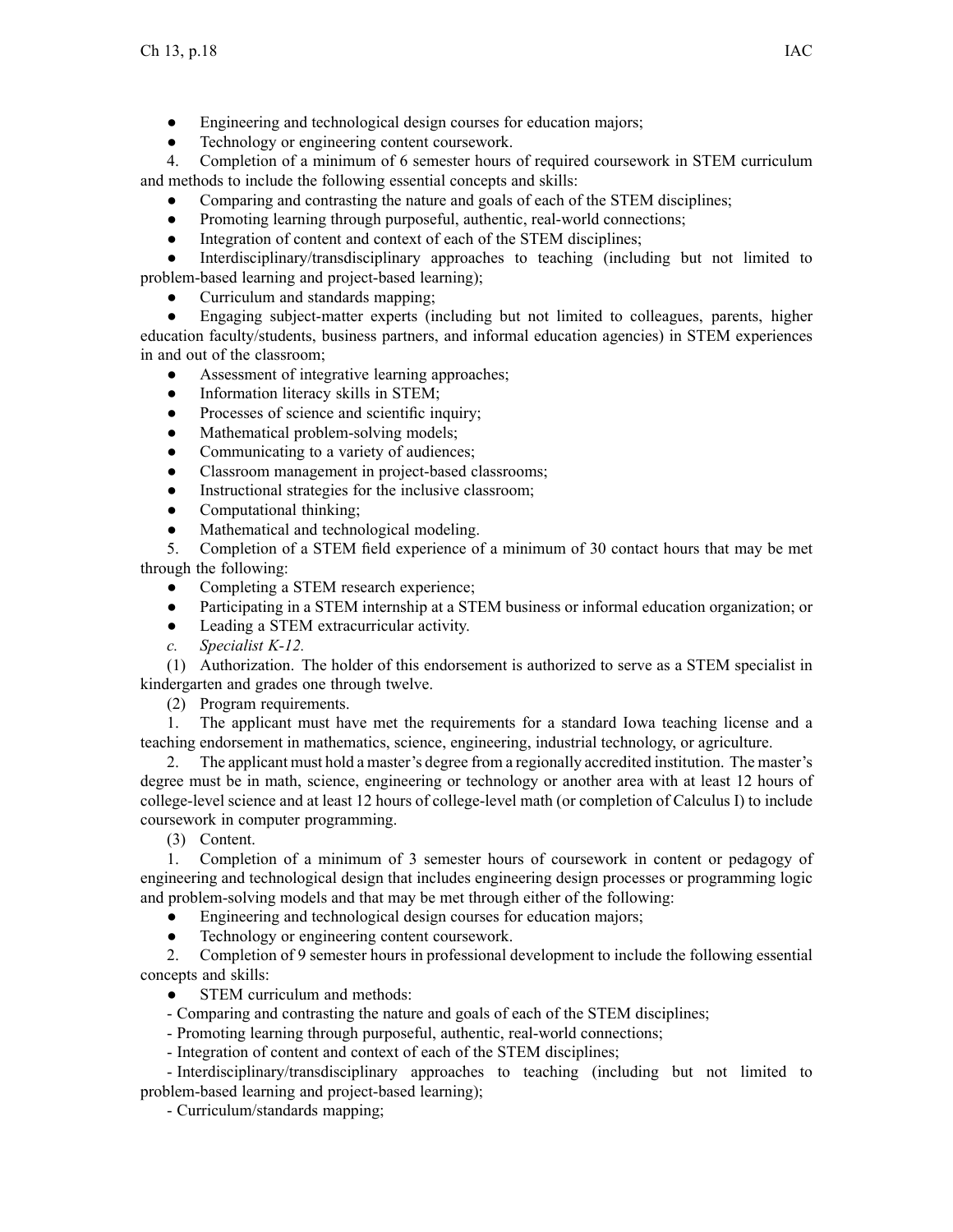- Assessment of integrative learning approaches;
- Information literacy skills in STEM;
- Processes of science/scientific inquiry;
- Mathematical problem-solving models;
- Classroom managemen<sup>t</sup> in project-based classrooms;
- Instructional strategies for the inclusive classroom;
- Computational thinking;
- Mathematical and technological modeling.
- $\bullet$ STEM experiential learning:

- Engaging subject-matter experts (including but not limited to colleagues, parents, higher education faculty/students, business partners, and informal education agencies) in STEM experiences in and out of the classroom;

- STEM research experiences;

- STEM internship at <sup>a</sup> STEM business or informal education organization;
- STEM extracurricular activity;
- Communicating to <sup>a</sup> variety of audiences.
- $\bullet$ Leadership in STEM:
- STEM curriculum development and assessment;
- Curriculum mapping;
- Assessment of student engagement;
- STEM across the curriculum;
- Research on best practices in STEM;
- STEM curriculum accessibility for all students.

3. Completion of an internship/externship professional experience or prior professional experience in STEM for <sup>a</sup> minimum of 90 contact hours.

## **13.28(33)** *Multioccupations.*

*a.* Completion of any 5-12 endorsement and, in addition thereto, coursework in foundations of career and technical education and coordination of cooperative programs, and work experience which meets one of the following:

(1) Four thousand hours of career and technical experience in two or more careers; or

(2) One thousand hours of work experience or externships in two or more careers and two or more years of teaching experience at the PK-12 level.

*b.* The multioccupations endorsement also authorizes the holder to supervise students in cooperative programs, work-based learning programs, and similar programs in which the student is placed in school-sponsored, on-the-job situations.

**13.28(34)** *CTE information technology.* 5-12.

*a. Authorization.* The holder of this endorsement is authorized to teach career and technical education (CTE) information technology, CTE computer science, and CTE computer programming courses.

*b. Program requirements.* Applicants must hold <sup>a</sup> valid Iowa teaching license with at least one other teaching endorsement.

*c. Content.* A minimum of 12 semester hours of computer science to include coursework in the following:

(1) Data representation and abstraction to include primitive data types, static and dynamic data structures, and data types and stores.

(2) Designing, developing, testing and refining algorithms to include proficiency in two or more programming paradigms.

(3) Systems and networks to include operating systems, networks, mobile devices, and machine-level data representation.

*d. Methods course.* A content area methods course is required pursuan<sup>t</sup> to 13.29(1). The course should include the following effective teaching and learning strategies for information technology: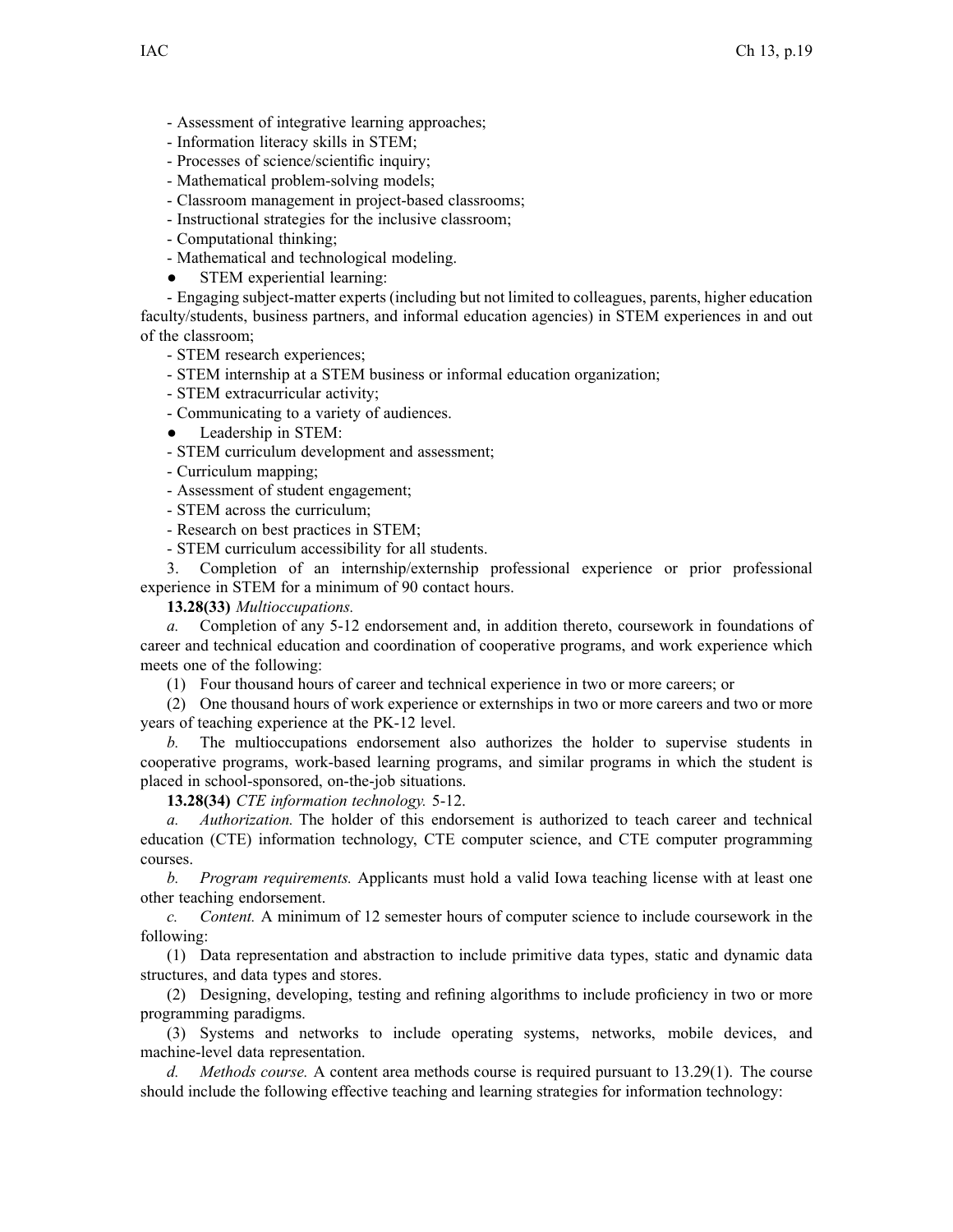(1) Curriculum development including recognizing and defining real-world computational problems; computing concepts and constructs; developing and using abstractions; creating, testing, and refining computational artifacts; and problem-solving strategies in computer science.

(2) Project-based methodologies that suppor<sup>t</sup> active and authentic learning, fostering an inclusive computing culture, collaborative groupings, and opportunities for creative and innovative thinking.

(3) Communication about computing including multiple forms of media.

(4) Digital citizenship including the social, legal, ethical, safe and effective use of computer hardware, software, peripherals, and networks.

*e. CTE methods.*

(1) A minimum of six semester hours of career and technical curriculum and methods to include:

1. Foundations of career and technical education.

2. Methods of career and technical education.

3. Evaluation and assessment of career and technical programs.

(2) The CTE methods coursework is not required if the educator holds another career and technical endorsement.

*f. Waiver of coursework requirements.* During the first year of implementation, the coursework requirements may be waived if the practitioner demonstrates relevant content knowledge mastery and successful teaching experience in this endorsement area through criteria established by the board of educational examiners.

**13.28(35)** *Computer science.* K-8 and 5-12.

*a. Authorization.* The holder of this endorsement is authorized to teach selected computer science and computer programming courses.

*b. Program requirements.* Applicants must hold <sup>a</sup> valid Iowa teaching license with at least one additional teaching endorsement.

*c. Content.* A minimum of 12 semester hours of computer science to include coursework in the following:

(1) Data representation and abstraction to include primitive data types, static and dynamic data structures, and data types and stores.

(2) Designing, developing, testing and refining algorithms to include proficiency in two or more programming paradigms.

(3) Systems and networks to include operating systems, networks, mobile devices, and machine-level data representation.

*d. Methods course.* A content area methods course is required pursuan<sup>t</sup> to 13.29(1). The course should include the following effective teaching and learning strategies for information technology:

(1) Curriculum development including recognizing and defining real-world computational problems; computing concepts and constructs; developing and using abstractions; creating, testing, and refining computational artifacts; and problem-solving strategies in computer science.

(2) Project-based methodologies that suppor<sup>t</sup> active and authentic learning, fostering an inclusive computing culture, collaborative groupings, and opportunities for creative and innovative thinking.

(3) Communication about computing including multiple forms of media.

(4) Digital citizenship including the social, legal, ethical, safe and effective use of computer hardware, software, peripherals, and networks.

*e. Computer science specialist.* If the requirements in 13.28(35)*"c"* and *"d"* are met and the applicant achieves <sup>a</sup> minimum of 24 semester hours of computer science content, <sup>a</sup> computer science specialist endorsement will be granted and the additional teaching endorsementset forth in 13.28(35)*"b"* will not be required.

*f. Waiver of coursework requirements.* During the first year of implementation, the coursework requirements may be waived if the practitioner demonstrates relevant content knowledge mastery and